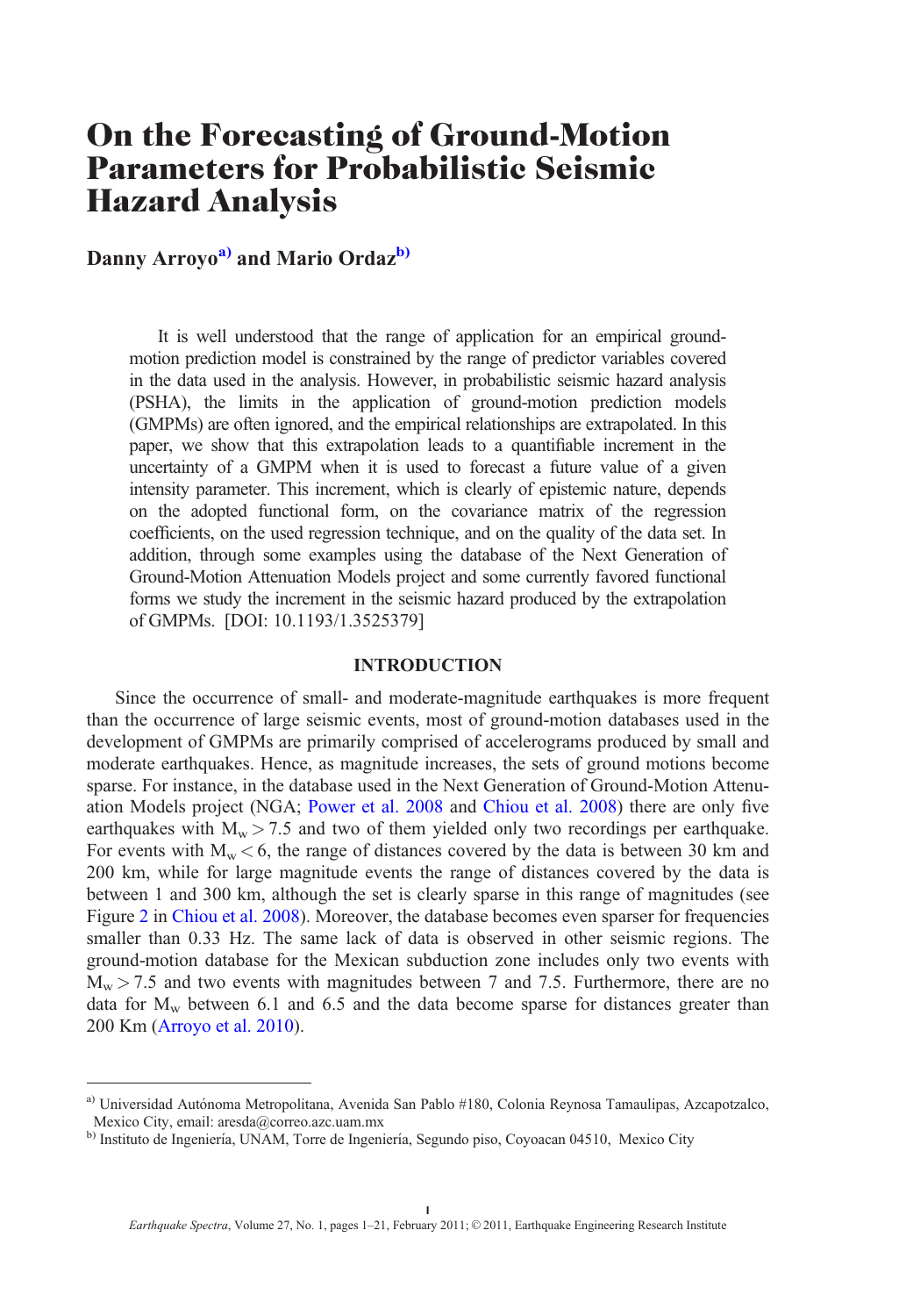This lack of data has led to concerns about whether or not the available data are able to constrain the coefficients of the functional form during the regression analysis, concerns about the possible extrapolation of empirical GMPMs in PSHA [\(Abrahamson and Silva](#page-19-0) [2008 and Power et al. 2008\)](#page-19-0) and concerns about the application of GMPMs right down to the lower magnitude limit in the datasets [\(Bommer et al. 2007](#page-19-0)). Several studies have been made in the past regarding the variability and uncertainty associated to GMPMs ([Abrahamson et al. 1991](#page-19-0), [Atkinson 2006,](#page-19-0) [Bommer and Abrahamson 2006,](#page-19-0) [Purvance et al.](#page-20-0) [2008](#page-20-0), [Strasser et al. 2009\)](#page-20-0). [Abrahamson et al. \(1991\)](#page-19-0) presented a method to model the uncertainty in finite fault simulations. [Atkinson \(2006\)](#page-19-0) showed that the standard deviation of multiple recordings at single stations is smaller (roughly 10%) than the standard deviation computed from regional recordings; [Bommer and Abrahamson \(2006\)](#page-19-0) presented a discussion about the correct way to include the variability of GMPMs in PSHA; [Purvance](#page-20-0) [et al. \(2008\)](#page-20-0) suggested that the inconsistency observed in PSHA computations for precariously balanced rocks at some sites of California may be due to the ergodic assumption, or due to the fact that GMPMs previous to the NGA project yielded too high estimations of median ground motions; and [Strasser et al. \(2009\)](#page-20-0) presented a review of the current state of knowledge regarding the estimation of the variability in PSHA.

These studies, however, dealt with uncertainty issues that are different from the one we study here. In this paper, we develop a way to quantify how the uncertainty in a GMPM increases due to the fact that its coefficients are not known numbers, but statistical estimates, that might be good or poor depending on the quality of the data. We show that this increase in uncertainty can be particularly large in magnitude-distance regions poorly sampled by the ground-motion data, that is, when a GMPM is extrapolated. But we also show that this uncertainty increase can take place even in relatively well sampled magnitude-distance regions. This additional uncertainty is clearly of epistemic nature, since it would vanish if the ground-motion sample was infinitely large. As we will show later, this issue has been studied in the past and ways have been found to include this extra uncertainty in PSHA. In our view, however, the approach we propose allows for two useful things: 1) taking notice of situations in which GMPMs are not well constrained by data even at magnitude-distance regions for which data are not particularly scarce; and 2) having more solid grounds to find ways to include the extra uncertainty in PSHA.

#### **METHOD**

Consider the linear regression model defined in Equation 1:

$$
Y = X\alpha + E \tag{1}
$$

where Y is a known  $n_o \times 1$  matrix which includes  $n_o$  observations of a certain measure of seismic intensity (typically the logarithm of a spectral acceleration), X is a known  $n_o \times n_p$ matrix which comprises  $n<sub>o</sub>$  observations of  $n<sub>p</sub>$  parameters considered in the model,  $\alpha$  is an unknown  $n_p \times I$  matrix which comprises the coefficients to be determined by regression analysis, and E is a unknown  $n_o \times 1$  matrix which comprises the regression residuals.

Nowadays, the common regression methods used in the development of GMPMs are the one-stage maximum-likelihood method and the two-stage method. The one-stage

<span id="page-1-0"></span>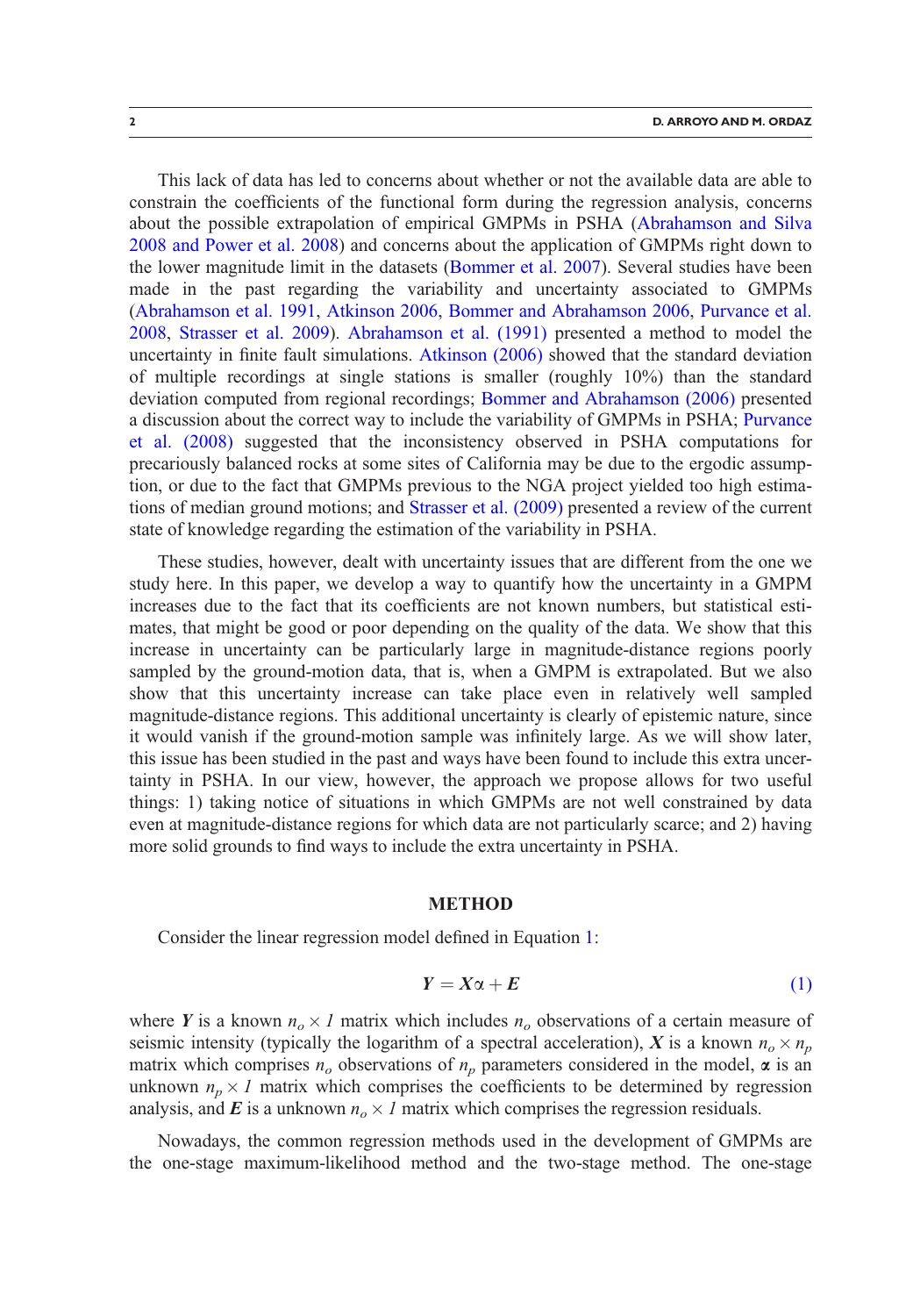<span id="page-2-0"></span>maximum-likelihood approach was introduced by [Brillinger and Priesler \(1984\)](#page-19-0), and later, [Abrahamson and Youngs \(1992\)](#page-19-0) and [Joyner and Boore \(1993,](#page-19-0) [1994\)](#page-20-0) proposed computational algorithms to implement it. In addition, [Joyner and Boore \(1993,](#page-19-0) [1994\)](#page-20-0) studied how the one-stage maximum-likelihood method and the two-stage method are related; they found that both methods lead essentially to the same results. In the case of the one-stage maximum-likelihood method, which is the method we will use in the present paper, it is assumed that the elements of  $E$  are correlated, normally distributed random variables with zero mean. The correlation between elements of E is defined through an unknown  $n_o \times n_o$ matrix  $\Omega$ , which is defined in Equation 2:

$$
\Omega = \Phi \Sigma \tag{2}
$$

where  $\Phi$  is an unknown  $n_o \times n_o$  matrix which accounts for the correlation between the rows of Y, while the scalar  $\Sigma$  is the variance of the residuals.

For this model the likelihood of  $Y$  is defined in Equation 3:

$$
L(Y|\boldsymbol{\alpha}, \Sigma, \boldsymbol{\Phi}, X) \propto \Sigma^{-n_0/2} |\boldsymbol{\Phi}|^{-1/2} \exp\left\{-\frac{1}{2}[\Sigma^{-1}(Y - X\boldsymbol{\alpha})^T \boldsymbol{\Phi}^{-1}(Y - X\boldsymbol{\alpha})]\right\}
$$
(3)

where the symbol  $\propto$  stands for proportionality, since we have omitted the normalization constant.

Following [Joyner and Boore \(1993](#page-19-0), [1994\)](#page-20-0) we considered that the elements of  $E$ , say  $\varepsilon_{ii}$ , can be expressed as the sum of earthquake-to-earthquake variability  $(\varepsilon_e)$  and record-to-record variability  $(\varepsilon_r)$ . In addition, the following considerations were made:

- a) For a given earthquake, the coefficient of correlation between residuals at different sites is equal to  $\gamma_e$ .
- b) Residuals related to different earthquakes are independent.

According to these assumptions, the matrix  $\Phi$  is a block diagonal matrix:

$$
\Phi = \begin{bmatrix} \varphi_1 & 0 & \cdots & 0 \\ 0 & \varphi_1 & \cdots & 0 \\ \vdots & \vdots & \ddots & \vdots \\ 0 & 0 & \cdots & \varphi_{n_e} \end{bmatrix}
$$
 (4)

where  $n_e$  is the number of earthquakes and the square submatrix  $\varphi_i$  related to earthquake i is given by

$$
\boldsymbol{\varphi}_{i} = \begin{bmatrix} 1 & \gamma_{e} & \cdots & \gamma_{e} \\ \gamma_{e} & 1 & \cdots & \gamma_{e} \\ \vdots & \vdots & \ddots & \vdots \\ \gamma_{e} & \gamma_{e} & \cdots & 1 \end{bmatrix}
$$
(5)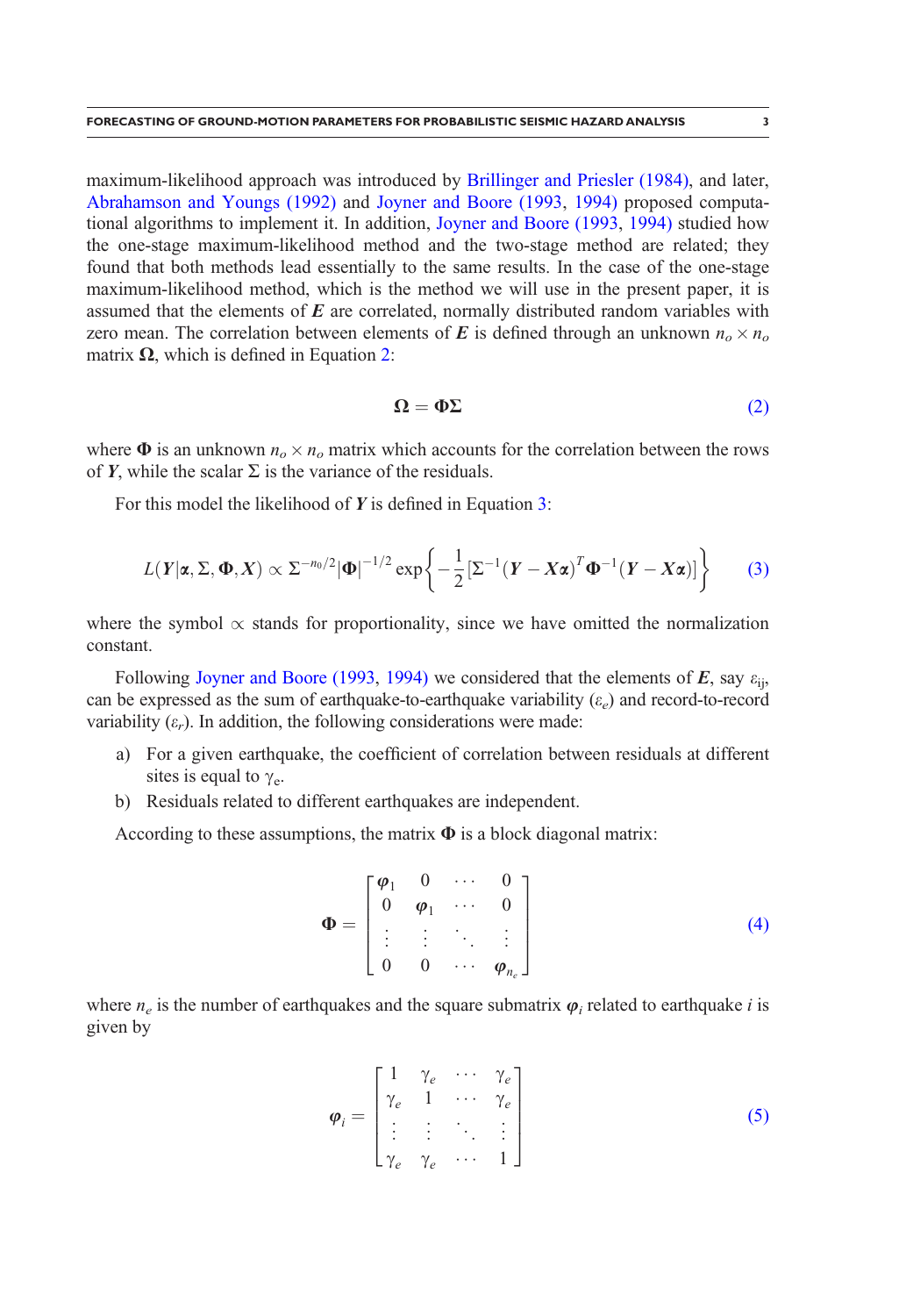<span id="page-3-0"></span>The rank of  $\varphi_i$  is equal to the number of records for earthquake i. Note that  $\gamma_e$  is equal to parameter  $\gamma$  in [Joyner and Boore \(1993](#page-19-0) and [1994](#page-20-0)).

For a given  $\gamma_e$  the values of  $\alpha$  and  $\Sigma$  which maximize the likelihood are the well known weighted least-squares estimators, given by Equations 6 and 7 [\(Searle 1971,](#page-20-0) [Drapper and](#page-19-0) [Smith 1981,](#page-19-0) [Rowe 2002\)](#page-20-0):

$$
\hat{\mathbf{\alpha}} = \left( X^T \mathbf{\Phi}^{-1} X \right)^{-1} X^T \mathbf{\Phi}^{-1} Y \tag{6}
$$

$$
\hat{\Sigma} = \frac{(Y - X\hat{\alpha})^T \Phi^{-1} (Y - X\hat{\alpha})}{n_0} \tag{7}
$$

Furthermore, the variance of the inter-event residual ( $\sigma_e^2$ ) is equal to  $\gamma_e \hat{\Sigma}$ , while the variance of the record-to-record residual  $(\sigma_r^2)$  can be computed from  $\hat{\Sigma} = \sigma^2 = \sigma_e^2 + \sigma_r^2$ .

In the maximum likelihood method, the value of  $\gamma_e$  which maximizes the likelihood is found iteratively and the final values of  $\alpha$  and  $\Sigma$  are the ones related to  $\gamma_e$  of maximum likelihood.

Based on these considerations, the covariance matrix of  $\hat{\alpha}$  for a given  $\Phi$  is defined by ([Searle 1971](#page-20-0), [Drapper and Smith 1981](#page-19-0), [Broemeling 1984,](#page-19-0) [Rowe 2002](#page-20-0)):

$$
COV(\hat{\mathbf{a}}) = \frac{1}{n_o - n_p - 2} \left[ \left( \boldsymbol{X}^T \boldsymbol{\Phi}^{-1} \boldsymbol{X} \right)^{-1} \left( \left( \boldsymbol{Y} - \boldsymbol{X} \hat{\boldsymbol{a}} \right)^T \boldsymbol{\Phi}^{-1} \left( \boldsymbol{Y} - \boldsymbol{X} \hat{\boldsymbol{a}} \right) \right) \right]
$$
(8)

Note that the least squares method is a particular case of the maximum likelihood method. The well-known least squares estimators can be found setting  $\gamma_e = 0.0$  (i.e.,  $\Phi = I$ ) in Equations [3](#page-2-0) to 8.

Normally,  $\hat{\alpha}$  and  $\hat{\Sigma}$  related to the maximum likelihood are used to forecast future observations of Y for a given future value of X. However, we note that  $\hat{\alpha}$  and  $\hat{\Sigma}$  are conditioned to the data employed in the analysis (i.e.,  $Y$  and  $X$ ) and may not be valid to forecast a future value of  $Y$  for any given value of  $X$ . For instance, suppose that the regression analysis is performed over the linear model defined in Equation [1](#page-1-0) with only two data points. According to Equation 7,  $\hat{\Sigma}$  would be equal to zero. Is this value a rational estimation of the variability of the model even if the model is extrapolated? Of course the answer is no. Certainly, this is an extreme case of application of regression analysis; nevertheless it is useful to qualitatively illustrate that the variability related to a given set of data is not necessarily representative of the variance of a future observation.

A better way to forecast the variance of a future value of  $Y$  is through the predictive variance of a future observation,  $\Sigma_p$  [\(Searle 1971,](#page-20-0) [Drapper and Smith 1981](#page-19-0), [Rowe 2002\)](#page-20-0):

$$
\Sigma_p = \hat{\Sigma} + \mathbf{Z} \, \text{COV}(\hat{\mathbf{\alpha}}) \mathbf{Z}^T \tag{9}
$$

where  $\hat{\Sigma}$  and  $COV(\hat{\alpha})$  are defined in Equations 7 and 8, respectively, and Z is a  $n_p$  row vector comprised of parameters for which a certain value, w, is being forecasted.

Interestingly, the predictive variance of a forecasted value depends on the variability contained in the database (given by  $\Sigma$ ) and on the uncertainty in the regression coefficients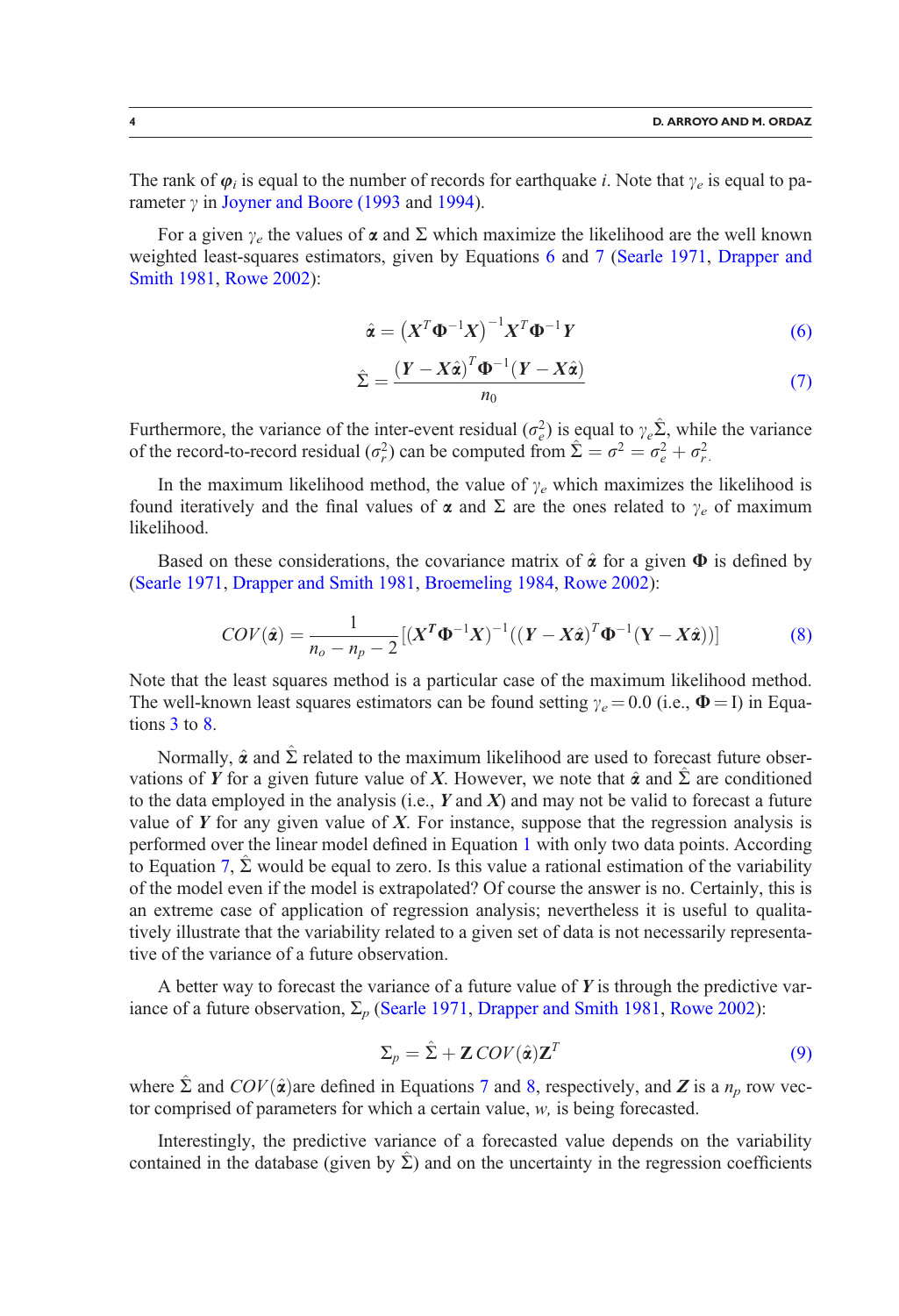(given by  $\mathbf{ZCOV}(\hat{\alpha})\mathbf{Z}^T$ ). If the data are well sampled, then the variance of the regression coefficients will be small and the variance of w,  $\Sigma_p$ , will tend to  $\hat{\Sigma}$ . On the other hand, for a poorly sampled dataset the variance of the regression coefficients will be large and the variance of w will be larger than  $\Sigma$ .

## DATA SET SELECTION

In order to illustrate the implications of the results discussed in the previous section in the forecasting of ground-motion parameters, we present examples using a dataset which includes 906 accelerograms recorded at rock sites during 44 earthquakes of the NGA database. We considered 874 accelerograms recorded at sites with average shear-wave velocity in the upper 30 meters of sediments ( $V<sub>S30</sub>$ ) between 450 m/s and 900 m/s and 32 records from sites with  $V_{\rm S30}$  between 900 m/s and 1428 m/s. We included those 32 records in view of the fact that they were recorded at sites with NEHRP B classification. We only used records at free field stations and in first floor of buildings with no more than two stories. This dataset is very similar to the one utilized by [Idriss \(2008\)](#page-19-0) in the NGA project, although ours is quite smaller since we have excluded events that yielded only one record.

We considered two different intensity measures for the regression analysis: PGA and the spectral elastic ordinate at a period of 3 seconds  $(SA(T=3))$ . For PGA we used 906 accelerograms while for  $S_A(T=3)$  we only used 458 accelerograms recorded during 28 events since we discarded some recordings based on the minimum useful frequency reported in the NGA database.

## FUNCTIONAL FORMS

We selected three functional forms of the NGA project. Firstly, we worked with the functional form adopted by [Boore and Atkinson \(2008](#page-19-0); hereafter referred to as FF1), which is shown in Equation 10:

$$
y = F_M(M_w) + F_D(R_{RUP}, M_w) \tag{10}
$$

where  $F_M$  and  $F_D$  are the magnitude scaling and the distance function, respectively, and y is the natural logarithm of the GMRotI50 ([Boore et al. 2006\)](#page-19-0) of SA in g units. Functions  $F_D$ and  $F_M$  are given by:

$$
F_D(R_{JB}, M_w) = c_1 \ln \left(\frac{R}{R_{ref}}\right) + c_2 \left(M_w - M_{ref}\right) \ln \left(\frac{R}{R_{ref}}\right) + c_3 \left(R - R_{ref}\right) \tag{11}
$$

$$
F_M(M_w) = \begin{cases} e_2SS + e_3NS + e_4RS + e_5(M_w - M_h) + e_6(M_w - M_h)^2 & \text{if } M_w \le M_h \\ e_2SS + e_3NS + e_4RS + e_7(M_w - M_h) & \text{otherwise} \end{cases}
$$
(12)

where

$$
R = \sqrt{R_{RUP}^2 + h^2} \tag{13}
$$

and  $c_1$ ,  $c_2$ ,  $c_3$ ,  $e_2$ ,  $e_3$ ,  $e_4$ ,  $e_5$ ,  $e_6$ ,  $e_7$ , and h are free coefficients to be defined by regression analysis. SS, NS, and RS are dummy variables used to denote strike-slip, normal-slip, and reverse-slip fault type, and  $M_{ref}$ ,  $R_{ref}$ , and  $M_h$  are coefficients to be set in the analysis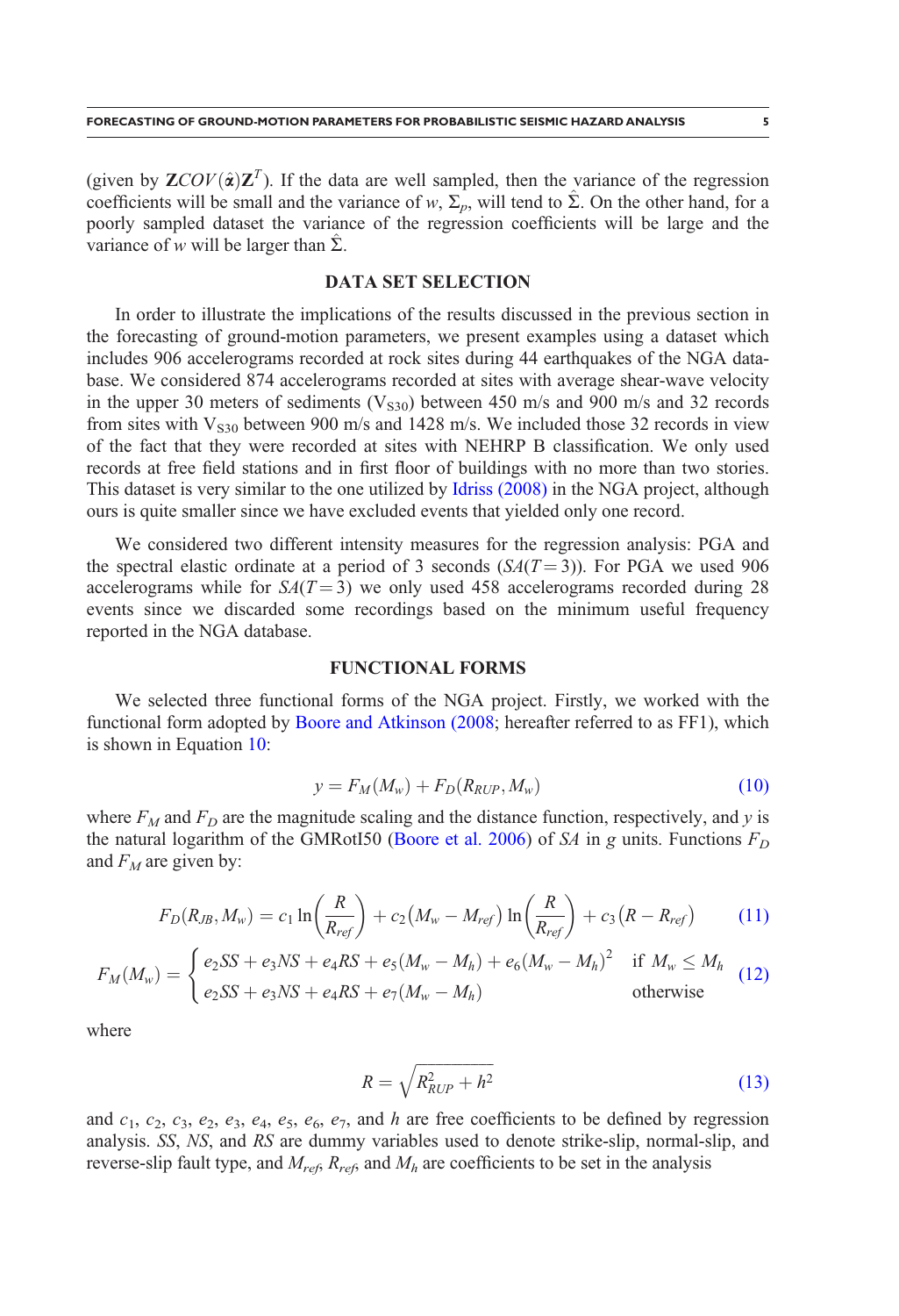Secondly, we considered the functional form adopted by [Abrahamson and Silva \(2008\)](#page-19-0) (hereafter referred to as FF2) which is defined in Equation 14:

$$
y = f_1(M_w, R_{RUP}) + a_{12}F_{RV} + a_{13}F_{NM} + f_8(R_{RUP}, M_w)
$$
(14)

where  $f_1(M_w, R)$  is a modeling term for the magnitude and distance dependence for strikeslip events, defined in Equation 15, while  $F_{RV}$  and  $F_{NM}$  are dummy variables used to denote reverse-slip and normal-slip fault type, respectively.  $f_8(R_{RUP}, M_w)$  is a large-distance attenuation term given by Equations 16 and 17, and  $a_{12}$ ,  $a_{13}$ ,  $a_1$ ,  $a_4$ ,  $a_8$ ,  $a_2$ ,  $a_3$ ,  $c_1$ , and  $a_{18}$  are free coefficients to be determined by regression analysis.

$$
f_1(M_w, R_{RUP}) = \begin{cases} a_1 + a_4(M_w - c_1) + a_8(8.5 - M_w)^2 + [a_2 + a_3(M - c_1)]\ln(R) & \text{If } M_w \le c_1 \\ a_1 + a_5(M_w - c_1) + a_8(8.5 - M_w)^2 + [a_2 + a_3(M - c_1)]\ln(R) & \text{otherwise} \end{cases}
$$
(15)

$$
f_8(R_{RUP}, M_w) = \begin{cases} 0 & \text{If } R_{RUP} < 100\\ a_{18}(R_{RUP} - 100)T_6(M_w) & \text{otherwise} \end{cases}
$$
(16)

$$
T_6(M_w) = \begin{cases} 1 & \text{If } M_w < 5.5\\ 0.5(6.5 - M_w) + 0.5 & \text{If } 5.5 \le M_w \le 6.5\\ 0.5 & \text{otherwise} \end{cases}
$$
(17)

Finally, we used the functional form adopted by [Campbell and Bozorgnia \(2008\)](#page-19-0) (hereafter referred to as FF3) for the NGA project, which is defined in Equation 18:

$$
y = f_{mag} + f_{dis} + f_{flt} \tag{18}
$$

where  $f_{mag}$ ,  $f_{dis}$ , and  $f_{ft}$  are the magnitude, the distance and the fault type terms, respectively, defined in Equations 19 to 21:

$$
f_{mag} = \begin{cases} c_0 + c_1 M_w & \text{if } M_w \le 5.5\\ c_0 + c_1 M_w + c_2 (M_w - 5.5) & \text{if } 5.5 < M_w \le 6.5\\ c_0 + c_1 M_w + c_2 (M_w - 5.5) + c_3 (M_w - 6.5) & \text{otherwise} \end{cases}
$$
(19)

$$
f_{dis} = (c_4 + c_5 M_w) \ln \left( \sqrt{R_{RUP}^2 + c_6^2} \right)
$$
 (20)

$$
f_{\text{ft}} = c_7 F_{\text{RV}} + c_8 F_{\text{NM}} \tag{21}
$$

In Equations 19 to 21  $F_{RV}$  and  $F_{NM}$  are dummy variables used to denote reverse-slip events and normal-slip events, respectively, while  $c_0$  to  $c_8$  are free coefficients to be defined by regression analysis.

In order to facilitate the comparisons, we performed the analysis only for rock sites. Therefore, we removed from the original functional forms the terms related to site amplification, hanging-wall effect, aftershock events and basin response effect. In addition, in the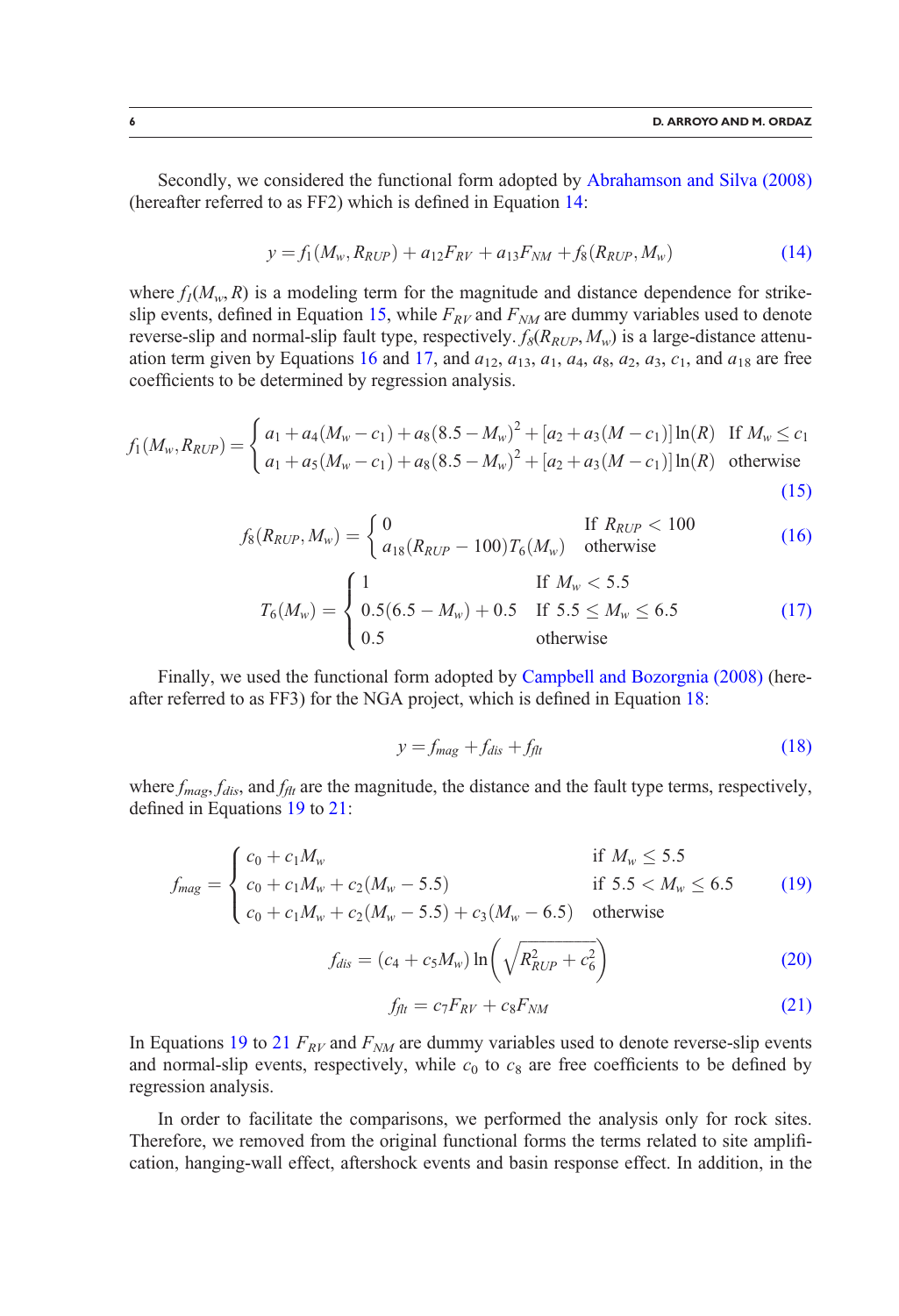case of the [Boore and Atkinson \(2008\)](#page-19-0) model we used as distance parameter  $R_{RUP}$  instead of  $R_{JB}$ . As a result of the modifications, the predictor variables are the same for the three functional forms.

#### REGRESSION ANALYSIS

For each functional form we performed the regression analysis using the one-stage maximum-likelihood method [\(Joyner and Boore 1993](#page-19-0) and [1994](#page-20-0)). In principle, FF1 has 11 free coefficients to be determined by regression analysis. However, the information contained in the dataset was not enough to properly constrain all coefficients [\(Boore and Atkinson 2008\)](#page-19-0). Hence, in all the analysis presented, coefficients  $c_3$  and h were fixed to the values of the [Boore and Atkinson \(2008\)](#page-19-0) model. In this model those values were fixed using data recorded during three small California events included in the NGA database and additional data from broadband accelerometers (further details can be found in [Boore and Atkinson 2008\)](#page-19-0). Therefore, we set  $M_{ref} = 4.5$ ,  $R_{ref} = 1$ , and  $M_h = 6.75$  for FF1. Also, in the case of PGA we set  $c_3 = -0.01151$ ,  $e_7 = 0$ ,  $h = 1.35$  while for  $S_A(T = 3)$  we set  $c_3 = -0.00191$ , and  $h = 2.83$ . Hence, there are seven and eight free coefficients for PGA and  $SA(T=3)$ , respectively.

In order to stabilize the regression analysis, several regression coefficients were also fixed in [Abrahamson and Silva's \(2008\)](#page-19-0) model. Accordingly, for FF2 we set  $c_1 = 6.75$ ,  $c_4 = 4.5$ , and  $a_5 = -0.398$ . Also, for PGA we set  $a_{18} = -0.0067$  while for  $SA(T = 3)$  we set  $a_{18} = 0$ , and the values of  $a_3$  and  $a_4$  were constrained to those values obtained during the regression analysis for PGA. Thus, for FF2 there are seven and five free coefficients for PGA and  $SA(T = 3)$ , respectively.

The functional form adopted by [Campbell and Bozorgnia \(2008\)](#page-19-0) has nine regression coefficients. In this case, we fixed the value of  $c_6$  to 5.60 and 4 for PGA and  $SA(T=3)$ , in order to use a magnitude term similar to the one used in the [Campbell and Bozorgnia](#page-19-0) [\(2008\)](#page-19-0) model. Hence, for FF3 there are eight free coefficients.

Results of the regression analyses are presented in Table [1](#page-7-0). In general, the level of accuracy of the three GMPMs is similar, judging from the computed  $\sigma$  values, which are in the range from 0.659 to 0.728. In Figure [1](#page-8-0) we compare the predicted median values related to each functional form for strike-slip events. The larger differences between GMPMs are observed for large values of  $M_w$  and for short and large  $R_{Run}$  values, which is not surprising since the datasets tend to become sparse in these magnitude-distance regions. Although not shown, similar trends were observed for other fault types.

However, according to Equation [9,](#page-3-0) the uncertainty in the regression coefficients increases the overall uncertainty in a GMPM. This increase can be estimated using Equation [9](#page-3-0) and the covariance matrix of the regression coefficients, reported in Tables [2](#page-9-0) to [4.](#page-11-0) As has already been stated, this extra uncertainty is of epistemic nature. Its size can be assessed comparing  $\Sigma_p$  and  $\Sigma$  through parameter s, defined as follows:

$$
s = \sqrt{\frac{\Sigma_p}{\hat{\Sigma}}}
$$
 (22)

In Figures  $2$  and  $3$  we present comparisons of  $s$  contours for each functional form, for strike-slip events, and PGA and  $S_A(T=3)$ , respectively. For reference, in these figures we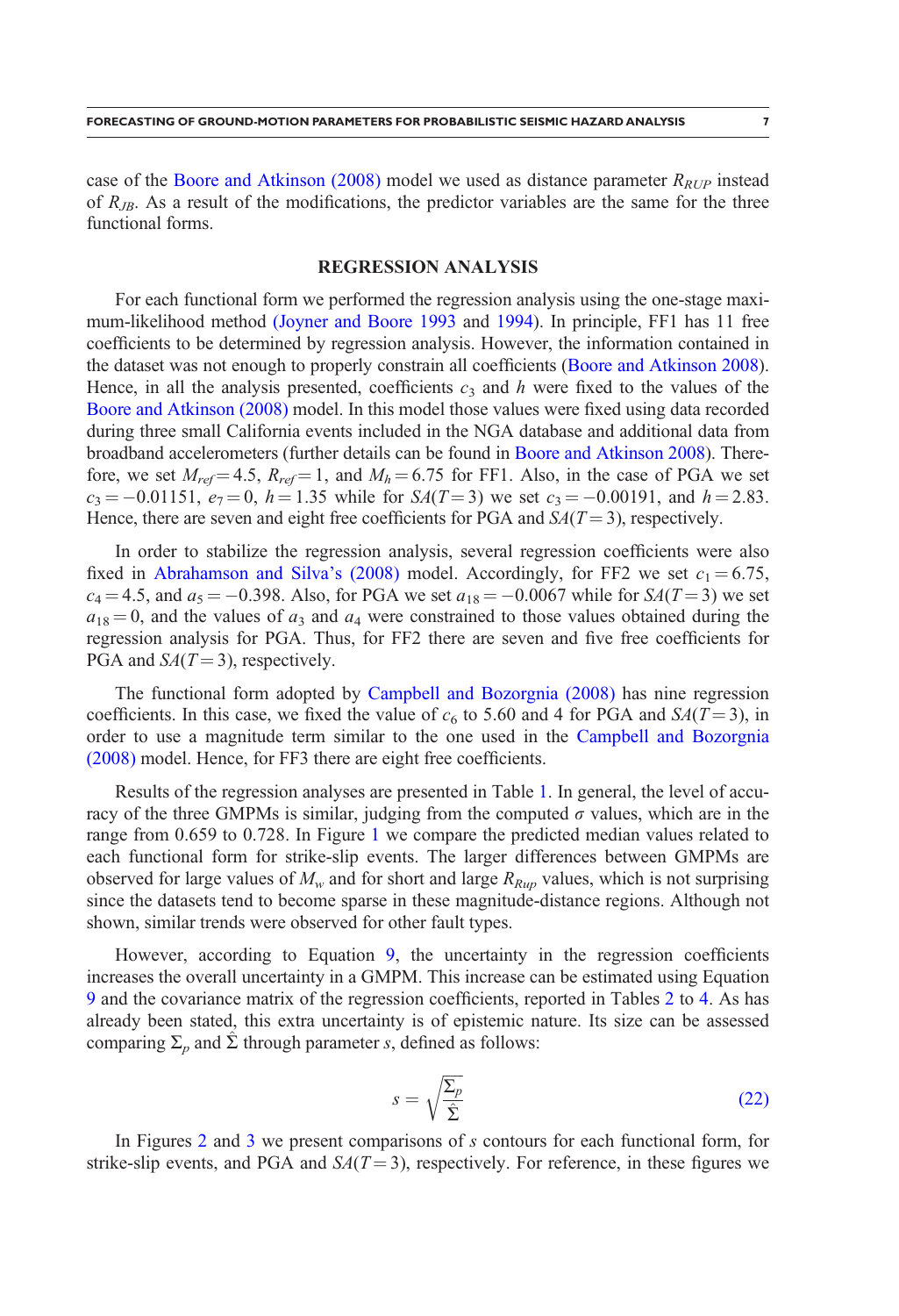| FF1            |              |                | FF <sub>2</sub> |                |              | FF3            |                |                |
|----------------|--------------|----------------|-----------------|----------------|--------------|----------------|----------------|----------------|
|                | <b>PGA</b>   | $SA(T=3)$      |                 | <b>PGA</b>     | $SA(T=3)$    |                | <b>PGA</b>     | $SA(T=3)$      |
| c <sub>1</sub> | $-9.748E-01$ | $-1.085E + 00$ | a <sub>1</sub>  | $1.095E + 00$  | $-4.303E-01$ | c <sub>0</sub> | $2.472E + 00$  | $-1.179E + 01$ |
| c <sub>2</sub> | 1.859E-01    | 1.596E-01      | $a_4$           | 2.127E-01      |              | c <sub>1</sub> | $-4.780E-02$   | $1.692E + 00$  |
| e <sub>2</sub> | $-3.387E-02$ | $-1.126E + 00$ | $a_8$           | 1.023E-01      | $-1.424E-01$ | c <sub>2</sub> | $-5.039E-01$   | 4.453E-03      |
| $e_3$          | $-2.159E-01$ | $-1.235E + 00$ | a <sub>2</sub>  | $-1.100E + 00$ | $-8.713E-01$ | $C_3$          | $-4.726E-02$   | $-1.930E + 00$ |
| $e_4$          | 1.074E-01    | $-1.029E + 00$ | $a_3$           | 2.428E-01      |              | $C_4$          | $-2.856E + 00$ | $-1.931E + 00$ |
| e <sub>5</sub> | $-2.528E-01$ | 4.690E-01      | $a_{12}$        | 2.523E-01      | 3.070E-01    | c <sub>5</sub> | 2.502E-01      | 1.631E-01      |
| e <sub>6</sub> | $-8.017E-02$ | $-5.256E-01$   | $a_{13}$        | $-1.478E-01$   | 5.929E-02    | c <sub>7</sub> | 2.468E-01      | 1.551E-01      |
| e <sub>7</sub> |              | $-9.664E-02$   | $\sigma_{\rho}$ | 0.384          | 0.426        | $c_8$          | $-1.343E-01$   | $-2.748E-02$   |
| $\sigma_e$     | 0.428        | 0.436          | $\sigma_{r}$    | 0.536          | 0.503        | $\sigma_e$     | 0.384          | 0.424          |
| $\sigma_r$     | 0.547        | 0.595          | $\sigma$        | 0.659          | 0.659        | $\sigma_r$     | 0.535          | 0.591          |
| $\sigma$       | 0.695        | 0.737          |                 |                |              | $\sigma$       | 0.659          | 0.728          |

<span id="page-7-0"></span>Table 1. Results of the regression analyses

 $\pmb{\infty}$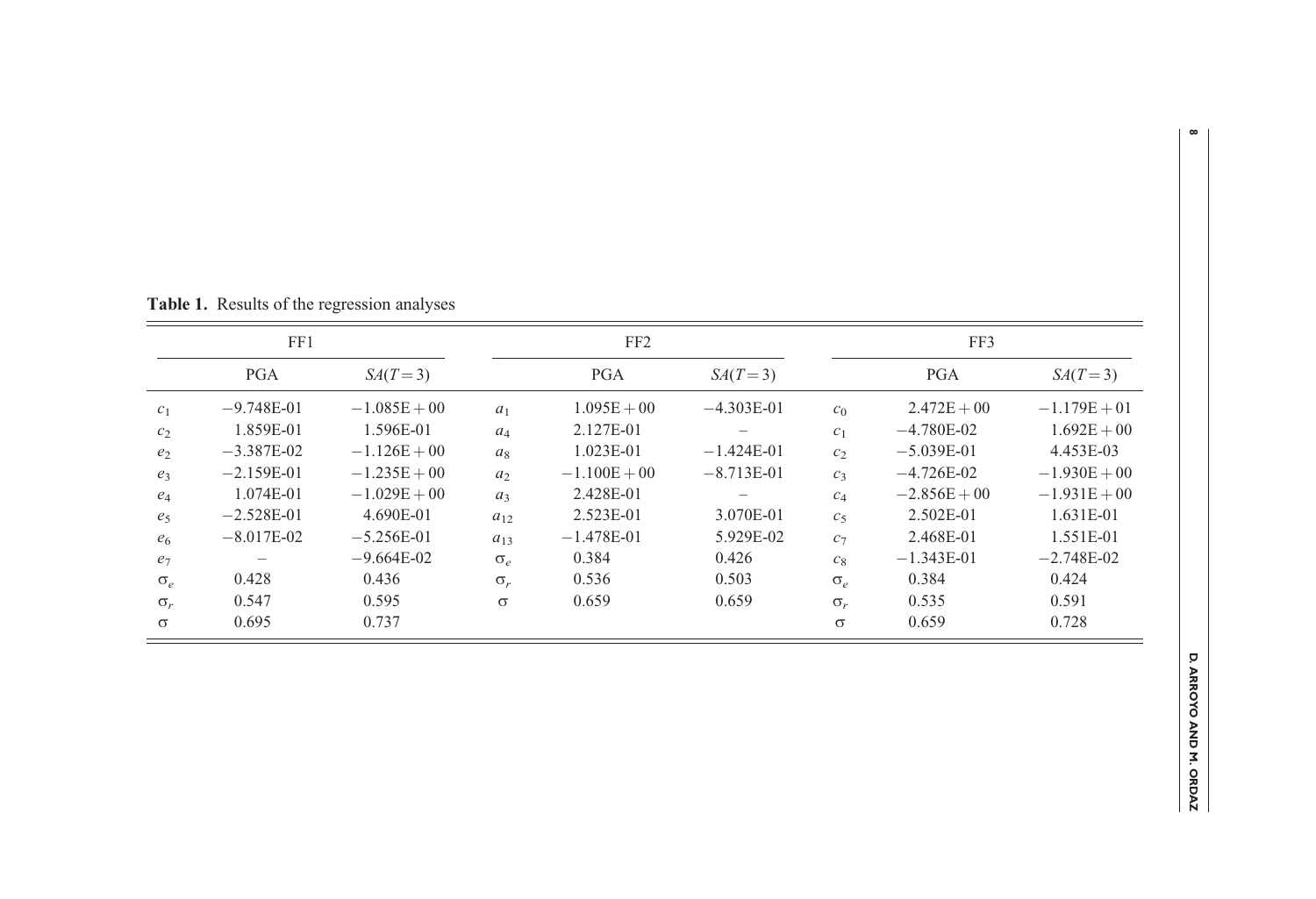<span id="page-8-0"></span>

Figure 1. Comparison of different GMPMs.

have plotted with black circles the data used in the regression analysis. We observe similar s contours for the three GMPMs. An increment of s is observed for  $M_w$  values that are outside the range covered by the dataset, especially in the small magnitude range. On the other hand, the value of s remains constant for  $R_{RUP}$  values that are outside the range covered by the database. Therefore, for the presented examples, the extra uncertainty associated to distance coefficients is smaller than the extra uncertainty related to the magnitude coefficients.

For PGA, the smallest s values are observed for FF2, while FF1 and FF3 lead to similar s contours. Values of s larger than 1.1 are observed for  $M_w < 4.5$  and  $M_w > 8$ . The peak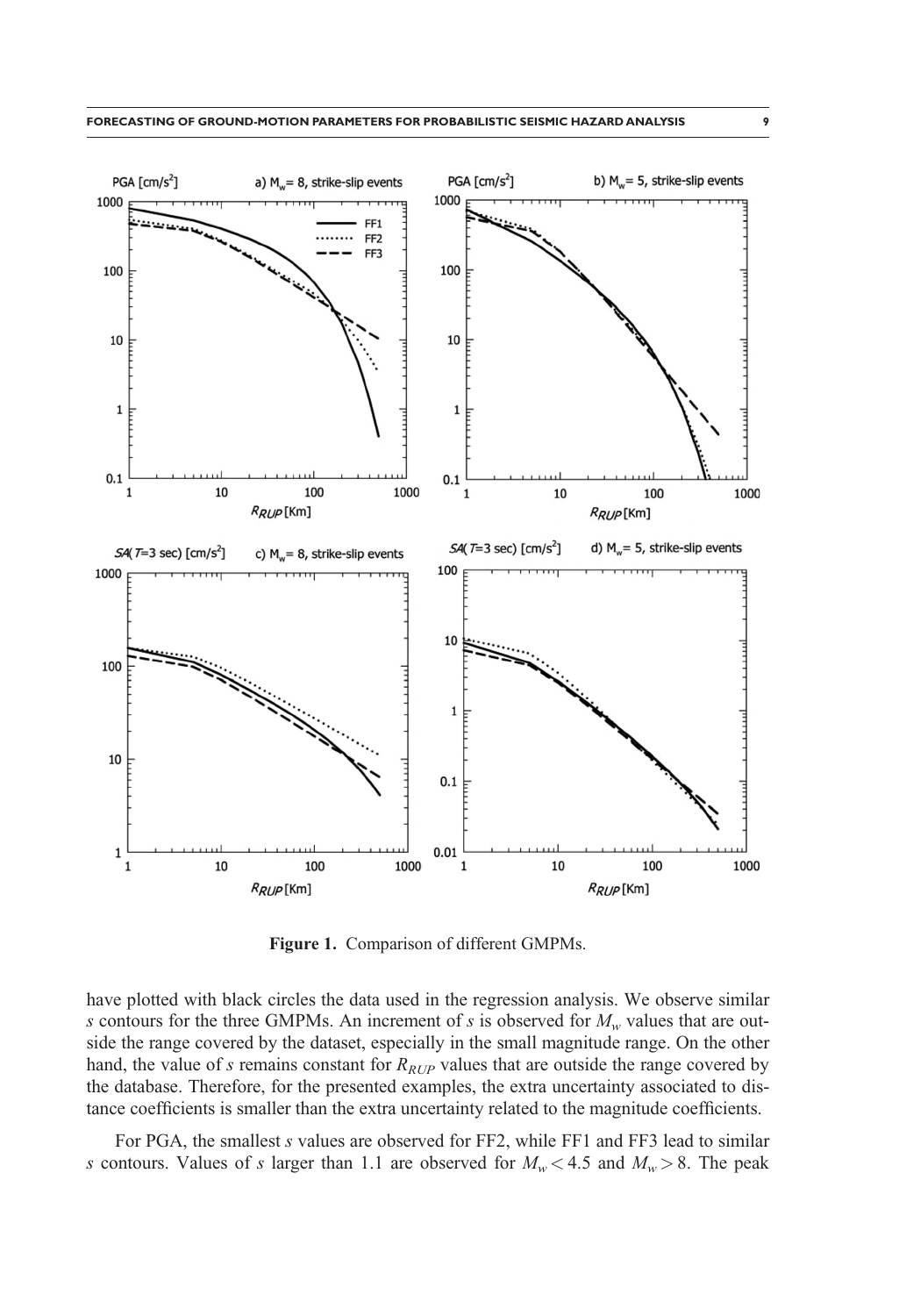| <b>PGA</b>     | c <sub>1</sub> | $c_2$          | $e_2$          | $e_3$          | $e_4$        | $e_5$        | $e_6$          |                |
|----------------|----------------|----------------|----------------|----------------|--------------|--------------|----------------|----------------|
| c <sub>1</sub> | 6.216E-03      | $-2.403E-03$   | 3.456E-04      | 1.504E-05      | $-1.439E-04$ | 1.460E-02    | 2.430E-03      |                |
| c <sub>2</sub> | $-2.403E-03$   | 1.059E-03      | $-1.440E-03$   | $-1.168E-03$   | $-1.097E-03$ | $-6.315E-03$ | $-9.939E-04$   |                |
| e <sub>2</sub> | 3.456E-04      | $-1.440E-03$   | 3.990E-02      | 2.652E-02      | 2.155E-02    | 3.279E-02    | 8.583E-03      |                |
| $e_3$          | 1.504E-05      | $-1.168E-03$   | 2.652E-02      | 6.437E-02      | 2.450E-02    | 4.337E-02    | 1.303E-02      |                |
| $e_4$          | $-1.439E-04$   | $-1.097E-03$   | 2.155E-02      | 2.450E-02      | 3.474E-02    | 4.572E-02    | 1.838E-02      |                |
| $e_5$          | 1.460E-02      | $-6.315E-03$   | 3.279E-02      | 4.337E-02      | 4.572E-02    | 1.872E-01    | 8.173E-02      |                |
| $e_6$          | 2.430E-03      | $-9.939E-04$   | 8.583E-03      | 1.303E-02      | 1.838E-02    | 8.173E-02    | 4.305E-02      |                |
| $SA(T=3)$      | c <sub>1</sub> | c <sub>2</sub> | e <sub>2</sub> | e <sub>3</sub> | $e_4$        | $e_5$        | e <sub>6</sub> | e <sub>7</sub> |
| c <sub>1</sub> | 2.634E-02      | $-9.430E-03$   | $-1.968E-02$   | $-1.703E-02$   | $-1.858E-02$ | 3.755E-02    | 1.839E-04      | 3.730E-02      |
| $c_2$          | $-9.430E-03$   | 3.575E-03      | 5.346E-03      | 4.699E-03      | 5.226E-03    | $-1.370E-02$ | 1.683E-04      | $-1.433E-02$   |
| e <sub>2</sub> | $-1.968E-02$   | 5.346E-03      | 9.416E-02      | 6.320E-02      | 5.658E-02    | 5.104E-02    | 2.254E-02      | $-9.049E-02$   |
| $e_3$          | $-1.703E-02$   | 4.699E-03      | 6.320E-02      | 1.287E-01      | 5.470E-02    | 7.788E-02    | 3.628E-02      | $-7.276E-02$   |
| $e_4$          | $-1.858E-02$   | 5.226E-03      | 5.658E-02      | 5.470E-02      | 7.154E-02    | 6.661E-02    | 3.727E-02      | $-7.472E-02$   |
| e <sub>5</sub> | 3.755E-02      | $-1.370E-02$   | 5.104E-02      | 7.788E-02      | $6.661E-02$  | 3.887E-01    | 1.568E-01      | $-6.683E-02$   |
| e <sub>6</sub> | 1.839E-04      | 1.683E-04      | 2.254E-02      | 3.628E-02      | 3.727E-02    | 1.568E-01    | 8.071E-02      | $-4.626E-02$   |
| $e_7$          | 3.730E-02      | $-1.433E-02$   | $-9.049E-02$   | $-7.276E-02$   | $-7.472E-02$ | $-6.683E-02$ | $-4.626E-02$   | 2.297E-01      |

<span id="page-9-0"></span>Table 2. Covariance matrixes associated to FF1

D. ARROYO AND M. ORDAZ

 $\bar{\circ}$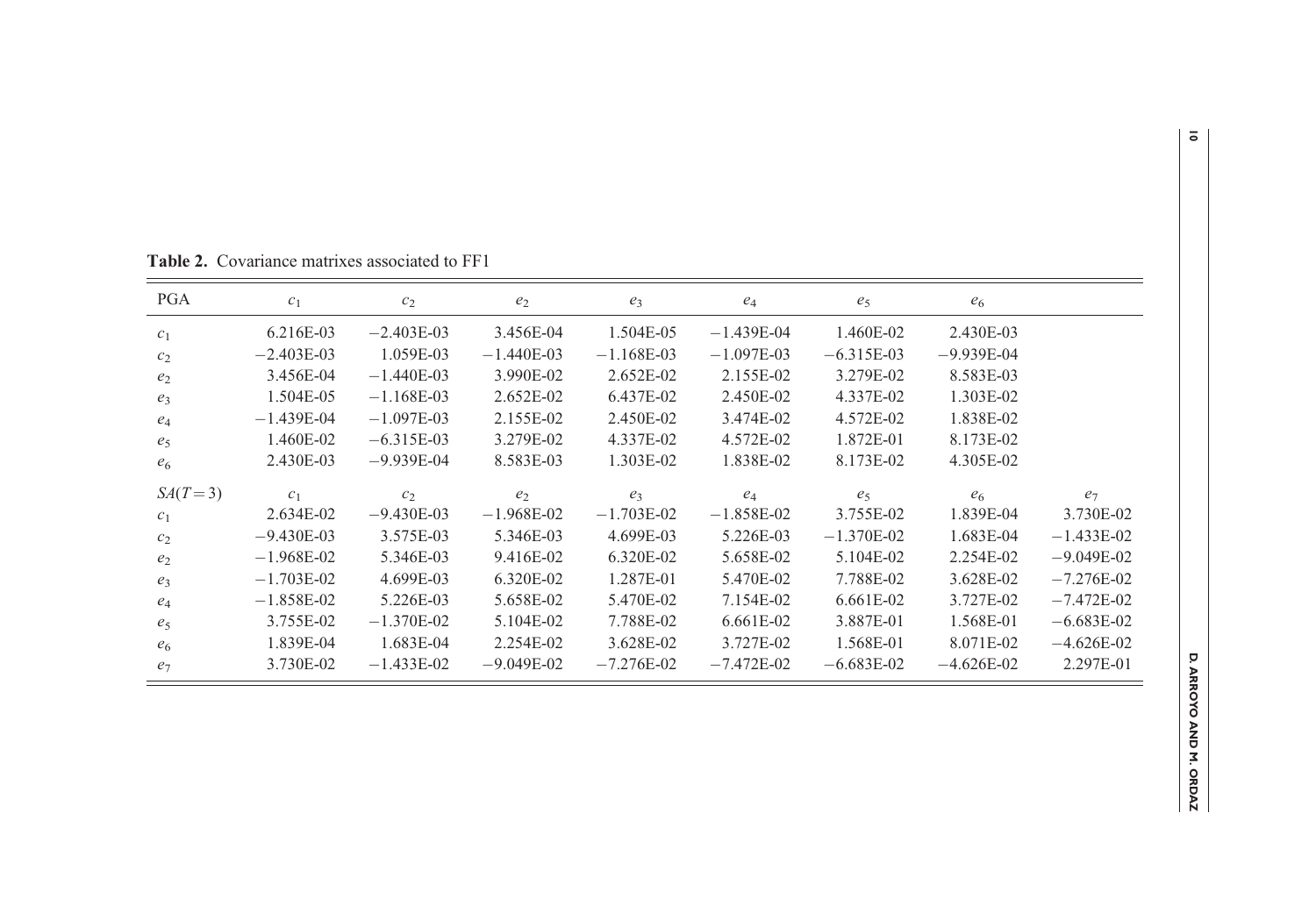| <b>PGA</b> | $a_1$        | $a_4$        | $a_8$          | $a_2$        | $a_3$        | $a_{12}$      | $a_{13}$     |
|------------|--------------|--------------|----------------|--------------|--------------|---------------|--------------|
| $a_1$      | 1.284E-01    | $-2.255E-01$ | $-4.395E-02$   | $-3.529E-03$ | $-4.912E-03$ | $-1.731E-02$  | $-9.076E-03$ |
| $a_4$      | $-2.255E-01$ | 6.577E-01    | 1.143E-01      | 5.637E-04    | 4.459E-03    | $-5.642E-03$  | $-7.456E-03$ |
| $a_8$      | $-4.395E-02$ | 1.143E-01    | 2.083E-02      | 1.377E-04    | 1.640E-03    | $-8.591E-0.5$ | $-1.616E-03$ |
| $a_2$      | $-3.529E-03$ | 5.637E-04    | 1.377E-04      | 8.127E-04    | 4.169E-05    | 2.778E-04     | 2.907E-04    |
| $a_3$      | $-4.912E-03$ | 4.459E-03    | 1.640E-03      | 4.169E-05    | 1.180E-03    | 5.685E-04     | 2.782E-04    |
| $a_{12}$   | $-1.731E-02$ | $-5.642E-03$ | $-8.591E-0.5$  | 2.778E-04    | 5.685E-04    | 2.459E-02     | 1.299E-02    |
| $a_{13}$   | $-9.076E-03$ | $-7.456E-03$ | $-1.616E-03$   | 2.907E-04    | 2.782E-04    | 1.299E-02     | 4.315E-02    |
| $SA(T=3)$  | $a_1$        | $a_8$        | a <sub>2</sub> | $a_{12}$     | $a_{13}$     |               |              |
| $a_1$      | 8.385E-02    | $-4.590E-03$ | $-6.320E-03$   | $-4.236E-02$ | $-2.900E-02$ |               |              |
| $a_8$      | $-4.590E-03$ | 7.344E-04    | $-1.860E-05$   | 1.594E-03    | $-5.917E-04$ |               |              |
| $a_2$      | $-6.320E-03$ | $-1.860E-05$ | 1.588E-03      | 7.789E-04    | 9.079E-04    |               |              |
| $a_{12}$   | $-4.236E-02$ | 1.594E-03    | 7.789E-04      | 5.689E-02    | 2.825E-02    |               |              |
| $a_{13}$   | $-2.900E-02$ | $-5.917E-04$ | 9.079E-04      | 2.825E-02    | 1.116E-01    |               |              |

Table 3. Covariance matrixes associated to FF2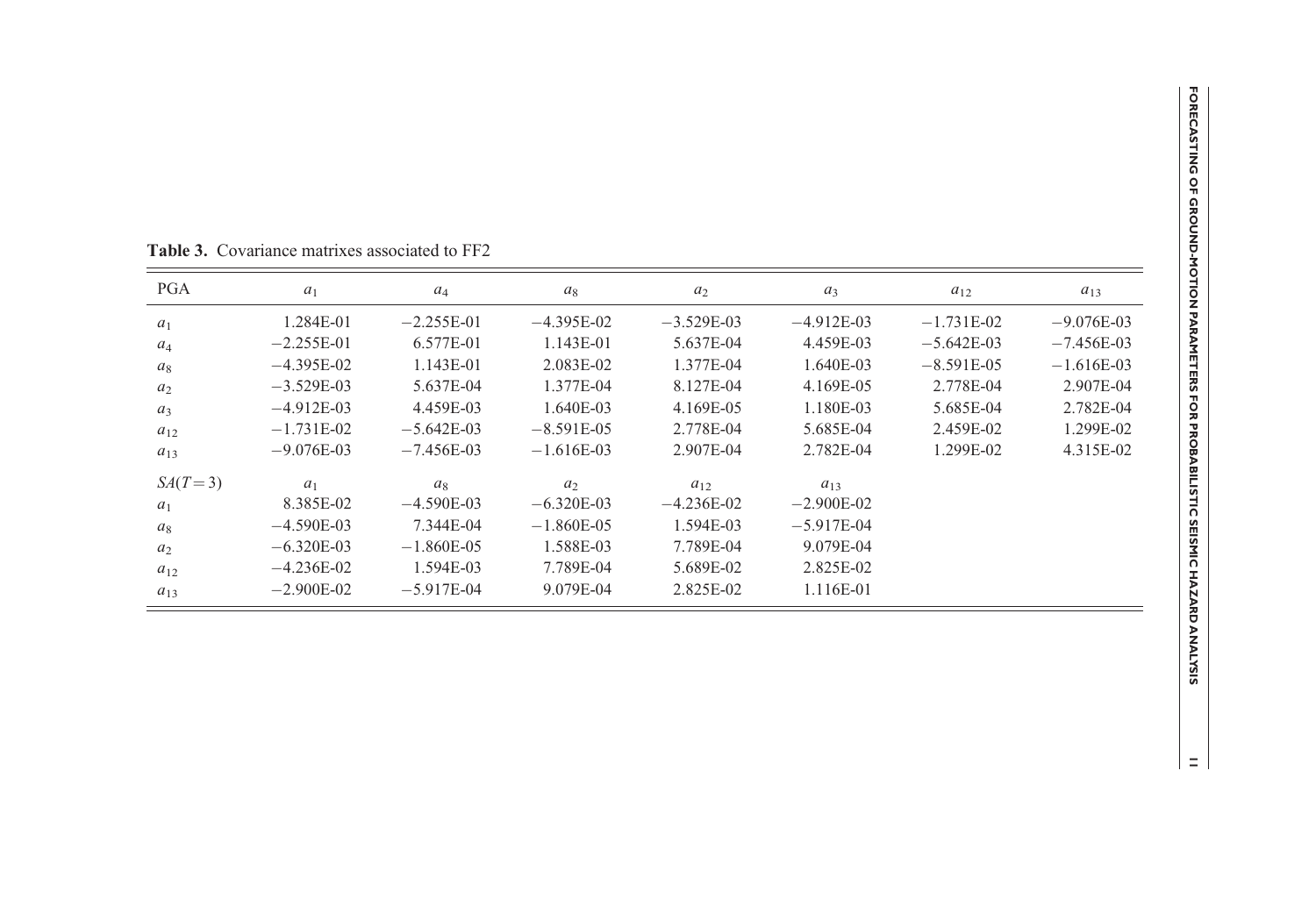| <b>PGA</b>     | c <sub>0</sub> | c <sub>1</sub> | c <sub>2</sub> | $c_3$          | $c_4$        | c <sub>5</sub> | $c_7$        | $c_8$        |
|----------------|----------------|----------------|----------------|----------------|--------------|----------------|--------------|--------------|
| c <sub>0</sub> | $6.009E + 00$  | $-1.133E + 00$ | $1.438E + 00$  | $-5.492E-01$   | $-2.293E-01$ | 3.380E-02      | 9.328E-02    | 1.153E-02    |
| c <sub>1</sub> | $-1.133E + 00$ | 2.163E-01      | $-2.840E-01$   | 1.095E-01      | 3.425E-02    | $-5.125E-03$   | $-2.063E-02$ | $-5.624E-03$ |
| c <sub>2</sub> | $1.438E + 00$  | $-2.840E-01$   | 4.486E-01      | $-2.306E-01$   | $-4.495E-03$ | $6.692E-04$    | 2.218E-02    | 1.080E-02    |
| $c_3$          | $-5.492E-01$   | 1.095E-01      | $-2.306E-01$   | 2.379E-01      | 7.269E-03    | $-1.057E-03$   | 3.119E-03    | $-5.061E-04$ |
| $C_4$          | $-2.293E-01$   | 3.425E-02      | $-4.495E-03$   | 7.269E-03      | 6.106E-02    | $-8.980E-03$   | $-8.314E-04$ | $-2.066E-04$ |
| c <sub>5</sub> | 3.380E-02      | $-5.125E-03$   | 6.692E-04      | $-1.057E-03$   | $-8.980E-03$ | 1.339E-03      | 1.669E-04    | 7.568E-05    |
| $c_7$          | 9.328E-02      | $-2.063E-02$   | 2.218E-02      | 3.119E-03      | $-8.314E-04$ | 1.669E-04      | 2.674E-02    | 1.412E-02    |
| $c_8$          | 1.153E-02      | $-5.624E-03$   | 1.080E-02      | $-5.061E-04$   | $-2.066E-04$ | 7.568E-05      | 1.412E-02    | 4.371E-02    |
| $SA(T=3)$      | c <sub>0</sub> | c <sub>1</sub> | c <sub>2</sub> | $c_3$          | $C_4$        | c <sub>5</sub> | $c_7$        | $c_8$        |
| c <sub>0</sub> | $1.509E + 01$  | $-2.847E + 00$ | $3.756E + 00$  | $-1.570E + 00$ | $-7.335E-01$ | 1.028E-01      | 2.116E-01    | 2.244E-01    |
| c <sub>1</sub> | $-2.847E + 00$ | 5.480E-01      | $-7.641E-01$   | 3.255E-01      | 1.022E-01    | $-1.448E-02$   | $-4.624E-02$ | $-5.249E-02$ |
| c <sub>2</sub> | $3.756E + 00$  | $-7.641E-01$   | $1.293E + 00$  | $-6.739E-01$   | 5.819E-04    | 1.815E-04      | 4.905E-02    | 8.546E-02    |
| $c_3$          | $-1.570E + 00$ | 3.255E-01      | $-6.739E-01$   | 5.453E-01      | $-1.072E-04$ | $-1.110E-04$   | 1.116E-02    | $-2.199E-02$ |
| $C_4$          | $-7.335E-01$   | 1.022E-01      | 5.819E-04      | $-1.072E-04$   | 1.868E-01    | $-2.600E-02$   | 1.543E-03    | 5.538E-03    |
| c <sub>5</sub> | 1.028E-01      | $-1.448E-02$   | 1.815E-04      | $-1.110E-04$   | $-2.600E-02$ | 3.648E-03      | $-1.011E-04$ | $-6.312E-04$ |
| $c_7$          | 2.116E-01      | $-4.624E-02$   | 4.905E-02      | 1.116E-02      | 1.543E-03    | $-1.011E-04$   | 5.151E-02    | 2.946E-02    |
| $c_8$          | 2.244E-01      | $-5.249E-02$   | 8.546E-02      | $-2.199E-02$   | 5.538E-03    | $-6.312E-04$   | 2.946E-02    | 9.697E-02    |

<span id="page-11-0"></span>Table 4. Covariance matrixes associated to FF3

D. ARROYO AND M. ORDAZ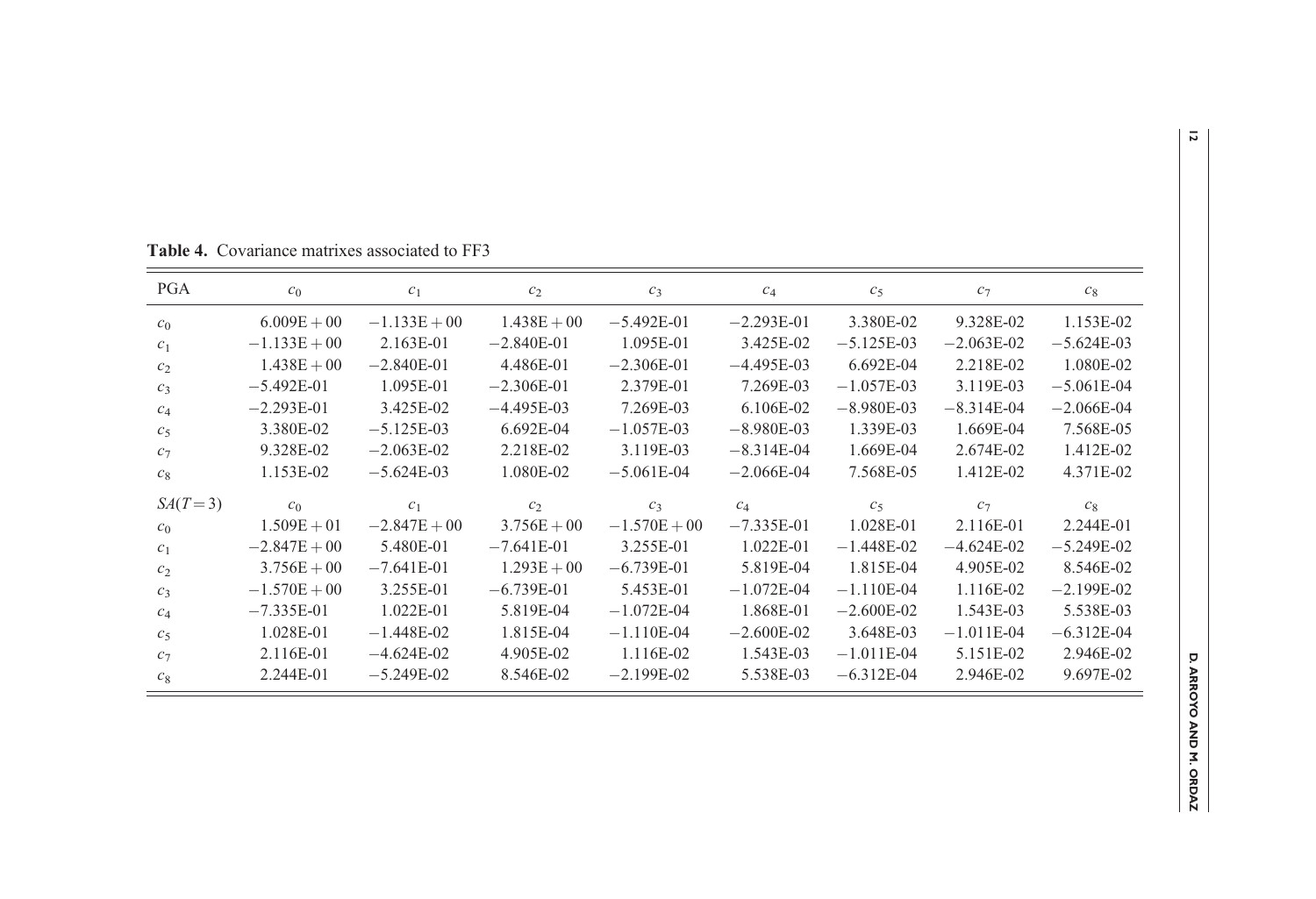<span id="page-12-0"></span>

Figure 2. Comparison of s contours for PGA.

s values are roughly 1.3 for  $M_w$  close to 4. Hence, we conclude that data were able to properly constrain the regression analysis with FF2 for the magnitude-distance regions shown in Figure 2, and, in the case of FF1 and FF3, for the range between  $4.5 < M<sub>w</sub> < 8$ . In the NGA database, data become sparse as period increases, since the processing of recordings affects their usable bandwidth. Therefore, the number of data points decreases for  $SA(T=3)$  and larger s values are observed than those related to PGA for FF1 and FF3. For FF2, s values are nearly the same for both intensity measures since for  $SA(T=3)$  the number of free coefficients was reduced. Values of s larger than 1.1 are observed for  $M_w < 5$  and  $M_w > 7.5$ . The peak s values are roughly 1.5 for  $M_w$  close to 4. Hence, we conclude that data were enough to properly constrain the regression analysis with FF2 for the ranges of  $M_w$  and  $R_{RUP}$  shown in Figure [3](#page-13-0) and, in the case of FF1 and FF3, for the range  $5 < M_w < 7.5$  and  $R_{RUP} > 25$  km. The increase in the uncertainty when the GMPMs are extrapolated is evident, particularly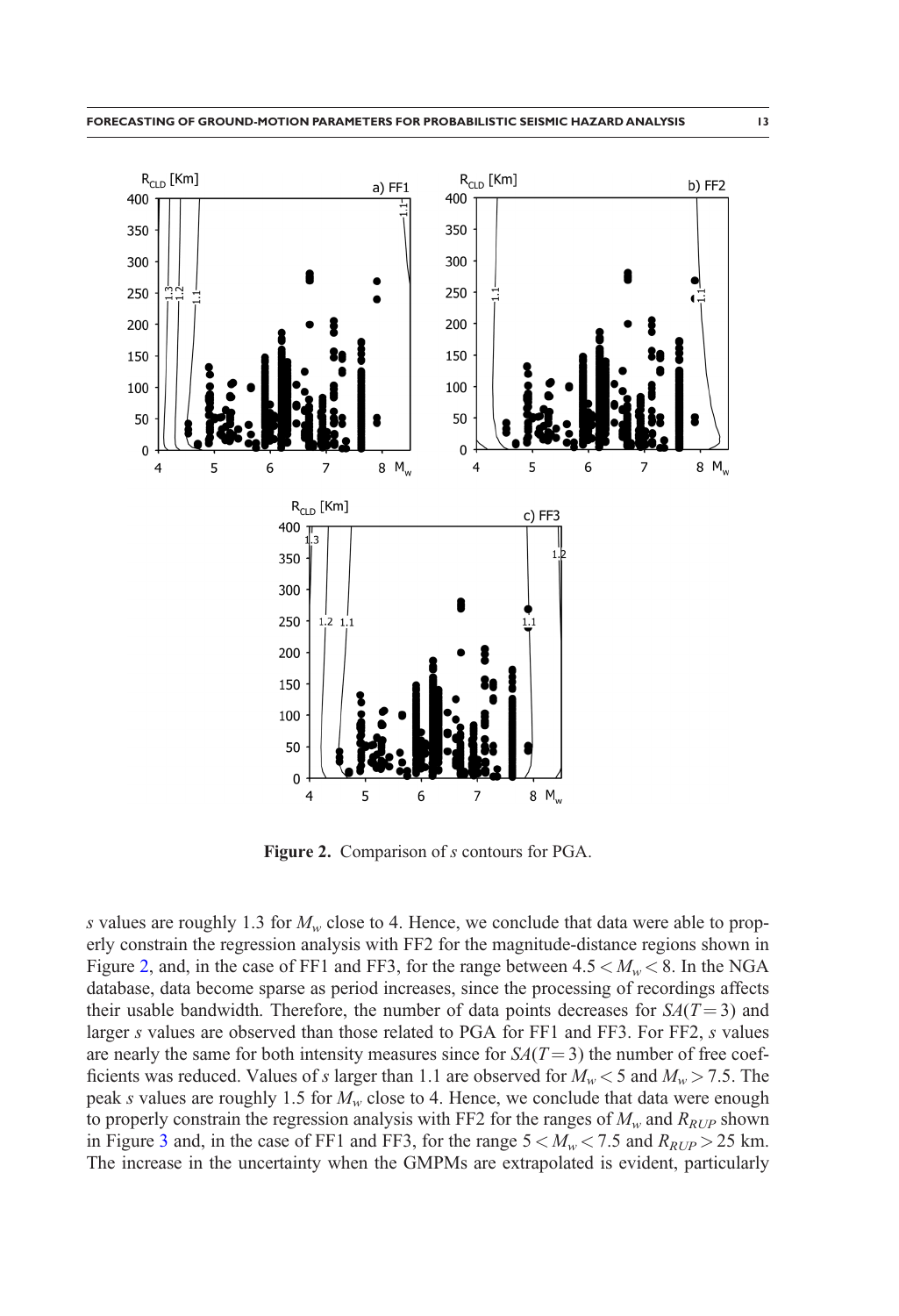<span id="page-13-0"></span>

**Figure 3.** Comparison of s contours for  $SA(T=3)$ .

for FF1 and FF3. Interestingly, this increment is observed even in magnitude-distance ranges covered relatively well by the dataset (see Figure 3c).

## PSHA COMPUTATIONS

So far, we have followed the standard procedure in regression analysis, and normally the results presented in Table [1](#page-7-0) would be used in PSHA computations. However, judging from the s contours, it is clear that there are magnitude-distance regions for which the models are not as reliable as they are for other regions, since the predictive variance  $\Sigma_p$  is greater than the common variance  $\Sigma$ . For these regions, the effect of the extra epistemic uncertainty should be introduced, especially since, in general, an increment in the variance of a GMPM leads to an increment in the seismic hazard (i.e., a larger rate of exceedance for a given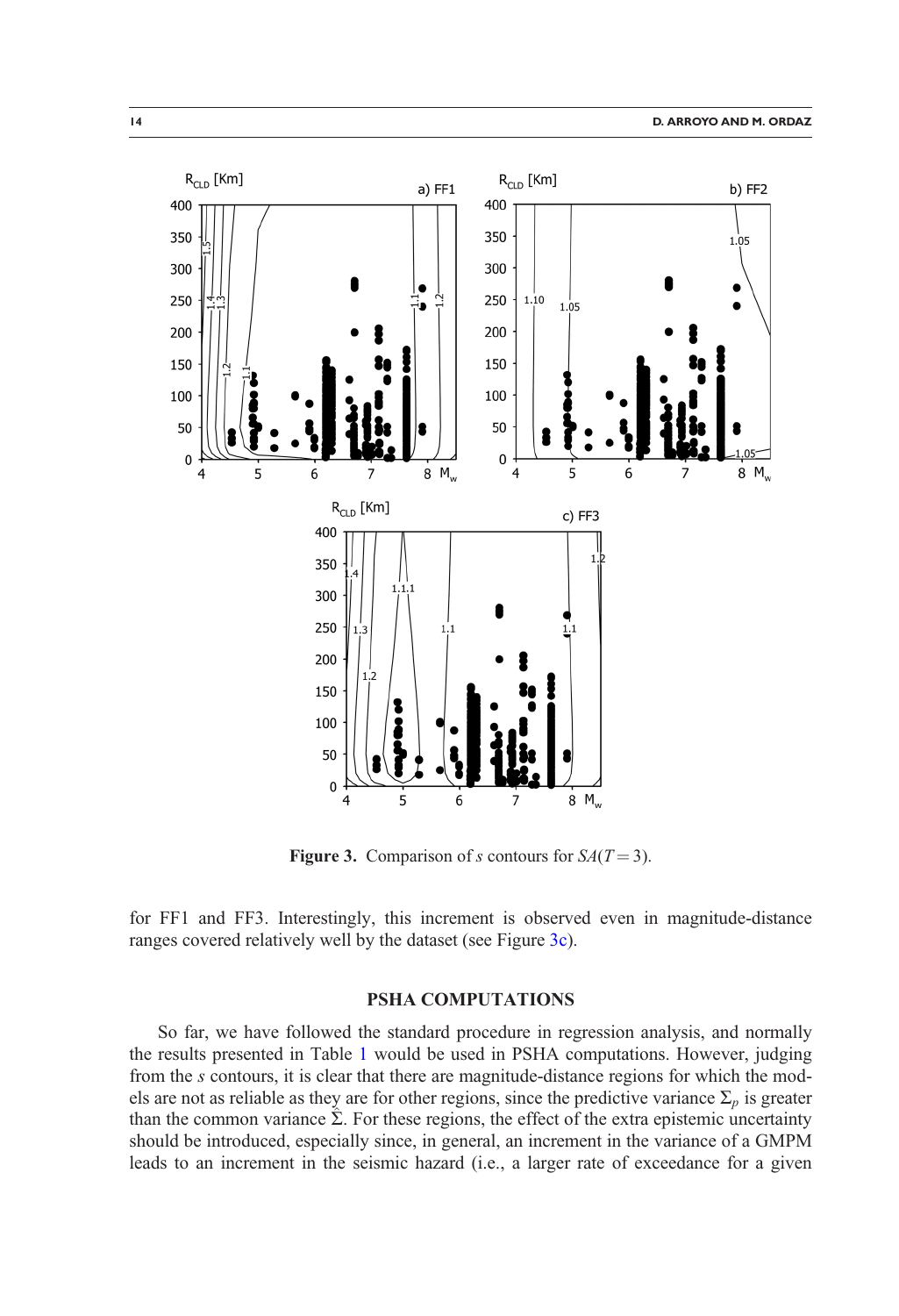<span id="page-14-0"></span>

Figure 4. Logic tree for the PSHA procedure used by [Petersen et al. \(2008\).](#page-20-0)

intensity value). This increment in the hazard level may be viewed as a consequence of the extrapolation of the ground-motion model and of the quality of the data used in the regression analysis.

In the past, this extra uncertainty has been included in PSHA using various approaches. An example is the procedure used in the development of the 2008 United States National Seismic Hazard Maps [\(Petersen et al. 2008](#page-20-0)), which is sketched in Figure 4. In this procedure, the additional epistemic uncertainty was included in PSHA in order to take into account the data limitations for large earthquakes. The additional epistemic uncertainty was modeled with the inclusion of extra branches for a given GMPM in the logic tree used for PSHA, as shown in Figure 4. For a given GMPM, three branches were added to the logic tree. The first branch, to which a weight  $w_1 = 0.633$  was assigned, used as median value the one predicted by the GMPM. The second and third branches were assigned weights  $w_2 = w_3 = 0.185$ , and they used as logarithm of the median value the one predicted by the GMPM plus/minus a factor  $(dgnd)$ . The value of  $dgnd$  was set depending on the magnitudedistance bin, and it was assumed to be equal to 0.4 (based on a 90 percent confidence limits) for the  $M_w \ge 7$ ,  $R_{RUP} < 10$  km- bin [\(Petersen et al. 2008\)](#page-20-0). For other bins, dgnd was computed according to the square root of the ratio between the number of records in the considered bin and the number of records in the  $M_w \ge 7$ ,  $R_{RUP} < 10$  km- bin ([Petersen et al. 2008](#page-20-0)). Note that the structure of the logic tree in Figure 4 is very simple since the present study deals only with the uncertainty in the GMPMs.

However, it can be shown that constructing an N-branch logic tree for a given GMPM, as was done by [Petersen et al. \(2008\),](#page-20-0) amounts to using a final probability density function for the intensities equal to the weighted sum of  $N$  lognormal probability density functions:

$$
p(SA) = \sum_{i=1}^{N} \frac{w_i}{\sqrt{2\pi}\sigma S A} e^{-\frac{1}{2} \frac{(\ln(SA) - \ln(m_i))^2}{\sigma^2}}
$$
(23)

where  $w_i$  and  $m_i$  are the weighting factor and the median related to the *i*th branch, respectively. We note that, as done by [Petersen et al. \(2008\),](#page-20-0) we have used in Equation 23 the same  $\sigma$  value in all branches. Interestingly, it can be demonstrated that, provided that the weights  $w_i$  assigned to the different values of  $m_i$  are roughly proportional to a lognormal density function, and N is large, then  $p(SA)$  in Equation 23 would itself be also a lognormal probability density function.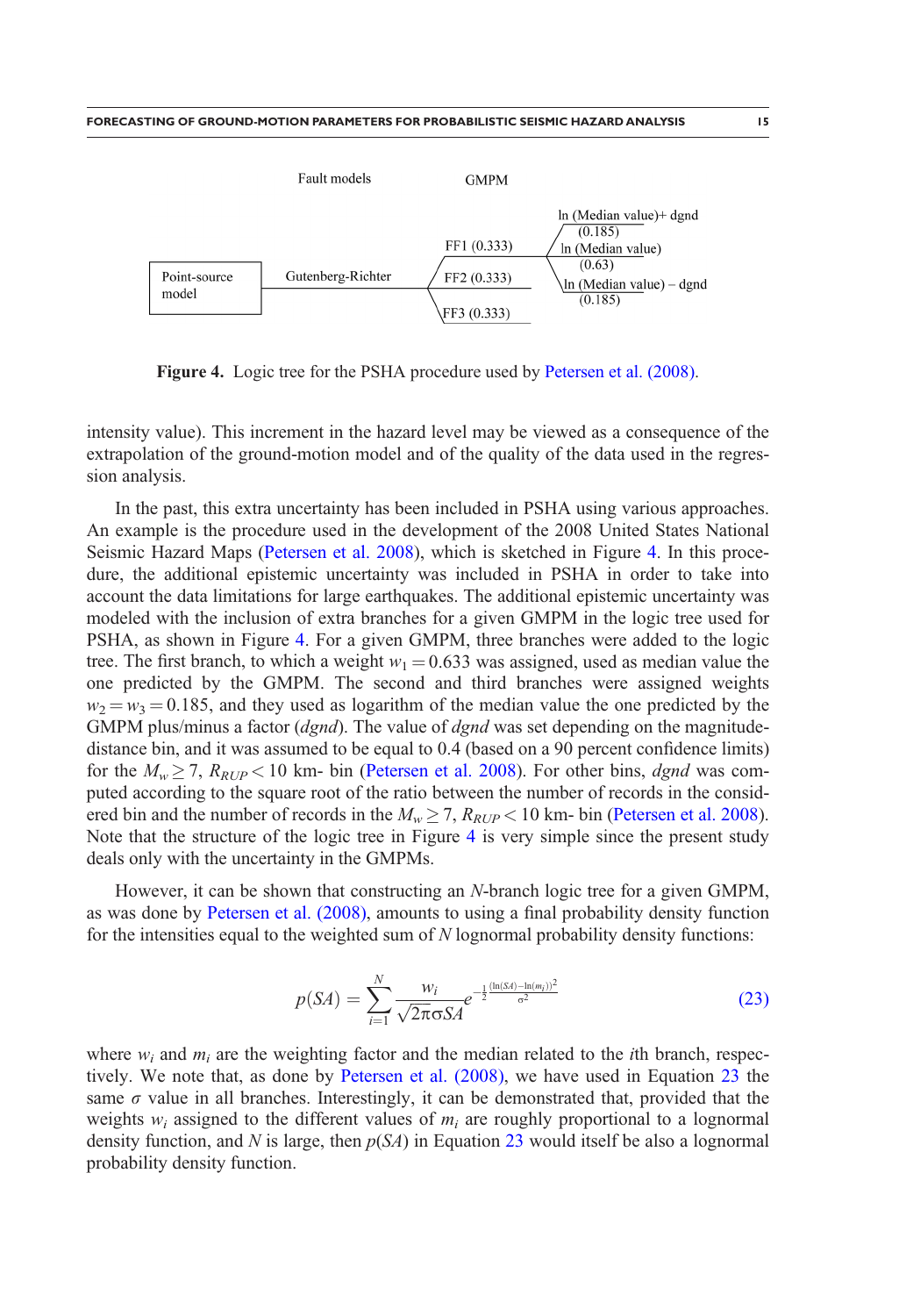<span id="page-15-0"></span>In other words, the inclusion of the extra epistemic uncertainty has transformed the probability density function of a given intensity from a simple lognormal function to the density given in Equation [23](#page-14-0). This means that, regarding only this particular source of uncertainty, hazard could have been computed either with a three-branch logic tree, as done by [Petersen et al. \(2008\)](#page-20-0), or with a single branch in which the probability density function is given by Equation [23](#page-14-0) with the appropriate values for  $w_i$  and  $m_i$ . Even if the later procedure is unusual and most PSHA computer codes are not prepared to handle it, results would have been exactly the same.

So we have shown that the effect of epistemic uncertainty, as treated by [Petersen et al.](#page-20-0) [\(2008\)](#page-20-0), is to change the original probability distribution of a given intensity to a new one that, in general, has larger uncertainties associated that are quantified through parameters  $w_i$ and  $m_i$ . It can be demonstrated that the first and the second moments of the final probability density function given in Equation [23](#page-14-0) are:

$$
M_1 = \int_0^\infty S A p(SA) dS A = e^{\frac{1}{2}\sigma^2} \sum_{i=1}^N w_i m_i
$$
 (24)

$$
M_2 = \int_0^\infty S A^2 p(SA) dS A = e^{2\sigma^2} \sum_{i=1}^N w_i m_i^2
$$
 (25)

It is possible to find a lognormal probability density function that is equivalent–in the second-moment sense- to the one given in Equation [23,](#page-14-0) by way of making its first two moments equal to the moments defined in Equations 24 and 25. The moments of an equivalent lognormal density function with median  $m_e$  and logarithmic standard deviation  $\sigma_e$ , would be given by:

$$
\hat{M}_1 = m_e e^{\frac{1}{2}\sigma_e^2} \tag{26}
$$

$$
\hat{M}_2 = m_e^2 e^{2\sigma_e^2} \tag{27}
$$

Making  $M_1 = \hat{M}_1$  and  $M_2 = \hat{M}_2$  and solving for  $\sigma_e$  and  $m_e$ , we find that:

$$
\sigma_e^2 = \sigma^2 + \ln \left[ \frac{\sum_{i=1}^N w_i m_i^2}{\left(\sum_{i=1}^N w_i m_i\right)^2} \right]
$$
\n
$$
m_e = \frac{\left(\sum_{i=1}^N w_i m_i\right)}{\sqrt{\sum_{i=1}^N w_i m_i}}
$$
\n(29)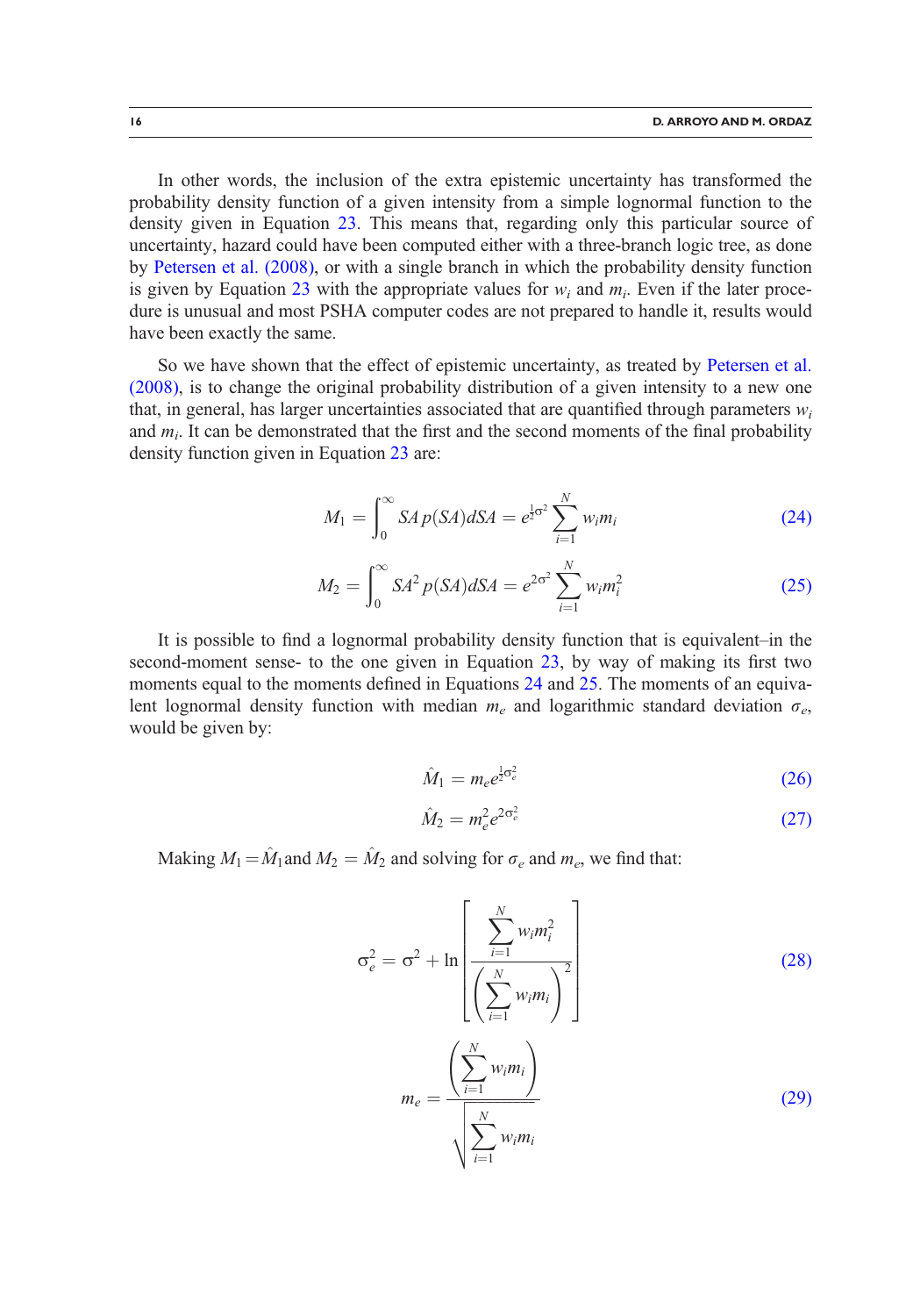|  |  | <u> 1980 - An t-Albany a t-Albany a t-Albany a t-Albany a t-Albany a t-Albany a t-Albany a t-Albany a t-Albany a</u> |
|--|--|----------------------------------------------------------------------------------------------------------------------|
|  |  |                                                                                                                      |
|  |  |                                                                                                                      |

| $M_w$ and $R_{RUP}$ range                       | dgnd  | S    |
|-------------------------------------------------|-------|------|
| $5 \leq M_w \leq 6$ , $R_{RI/P} \leq 10$        | 0.375 | 1.06 |
| $5 \leq M_w \leq 6$ , $10 \leq R_{RIP} \leq 30$ | 0.21  | 1.02 |
| $5 \leq M_w \leq 6$ , $R_{RID} > 30$            | 0.245 | 1.02 |
| $6 \leq M_w \leq 7$ , $R_{RIP} \leq 10$         | 0.23  | 1.02 |
| $6 \leq M_{\rm w} < 7, 10 \leq R_{RUP} < 30$    | 0.225 | 1.02 |
| $6 \leq M_w \leq 7$ , $R_{RID} > 30$            | 0.23  | 1.02 |
| $M_w > 7$ , $R_{RIP} < 10$                      | 0.4   | 1.06 |
| $M_{w}$ > = 7, 10 $\leq R_{BID}$ < 30           | 0.36  | 1.05 |
| $M_w > 7$ , $R_{BID} > 30$                      | 0.31  | 1.04 |

Table 5. Inferred *s* values in [Petersen et al. \(2008\)](#page-20-0)

Note that Equation [28](#page-15-0) links the final uncertainty resulting from the procedure used by [Petersen et al. \(2008\)](#page-20-0), that is,  $\sigma_e$ , with  $\Sigma_p$ . Using Equation [28,](#page-15-0) we inferred the s values implicitly used by [Petersen et al. \(2008\)](#page-20-0) for PGA. Results go from 1.02 to 1.06, depending on the magnitude-distance region. As shown in Table 5, these values are similar to s values shown in Figure [2](#page-12-0).

Note also the similarity between Equations [28](#page-15-0) and [9](#page-3-0). In Equation [9](#page-3-0), the uncertainty in  $\sigma^2$  values is accounted for using the covariance matrix of the regression parameters, while in Equation [28](#page-15-0), the weights and median values assigned to the branches produce an augmented  $\sigma$  value. In practice, thus, construction of an N-branch logic tree to account for the extra uncertainty we have discussed in this paper is, at least at the second-moment level, equivalent to using a single probability density function for the intensities that has a larger  $\sigma$  which can be computed from Equation [9](#page-3-0).

Based on these observations, we propose another method to include the epistemic uncertainty derived from uncertainty in the estimation of the regression coefficients. This method consists, simply, in using  $\Sigma_p$  instead of the common variance  $\hat{\Sigma}$  in PSHA computations. As we have seen, the use of a single probability distribution for the intensity instead of constructing branches of a logic tree is justified by the fact that it is always possible to find a single distribution that, in the second-moment sense, is equivalent to the one implicitly used in the logic tree.

In order to illustrate the effect of the use of  $\Sigma_p$  in PSHA, we computed seismic hazard curves considering a point-source model for fixed values of  $R_{RUP}$ . For the computations we assumed that the distribution of  $M_w$  can be described by a modified Gutenberg-Richter curve with parameters  $\beta = 2$ ,  $M_{wmin} = 4$ ,  $M_{wmax} = 8$ , and  $\lambda_0 = 1$ . We considered the three GMPMs together with the logic tree shown in Figure [5.](#page-17-0) In Figures [6](#page-17-0) and [7,](#page-18-0) we plotted with continuous line the mean hazard curves computed with the value of  $\Sigma_p$  for each  $M_w$  and  $R_{RUP}$  combination (i.e., considering the uncertainty in the regression coefficients) and with dashed line the mean hazard curves computed with  $\Sigma$  (i.e., disregarding the uncertainty in the regression coefficients).

As expected, the hazard level related to  $\Sigma_p$  is larger than that computed using  $\hat{\Sigma}$ . However, the increment in the hazard level is small except for PGA and  $R_{\text{RUP}} = 10$  km where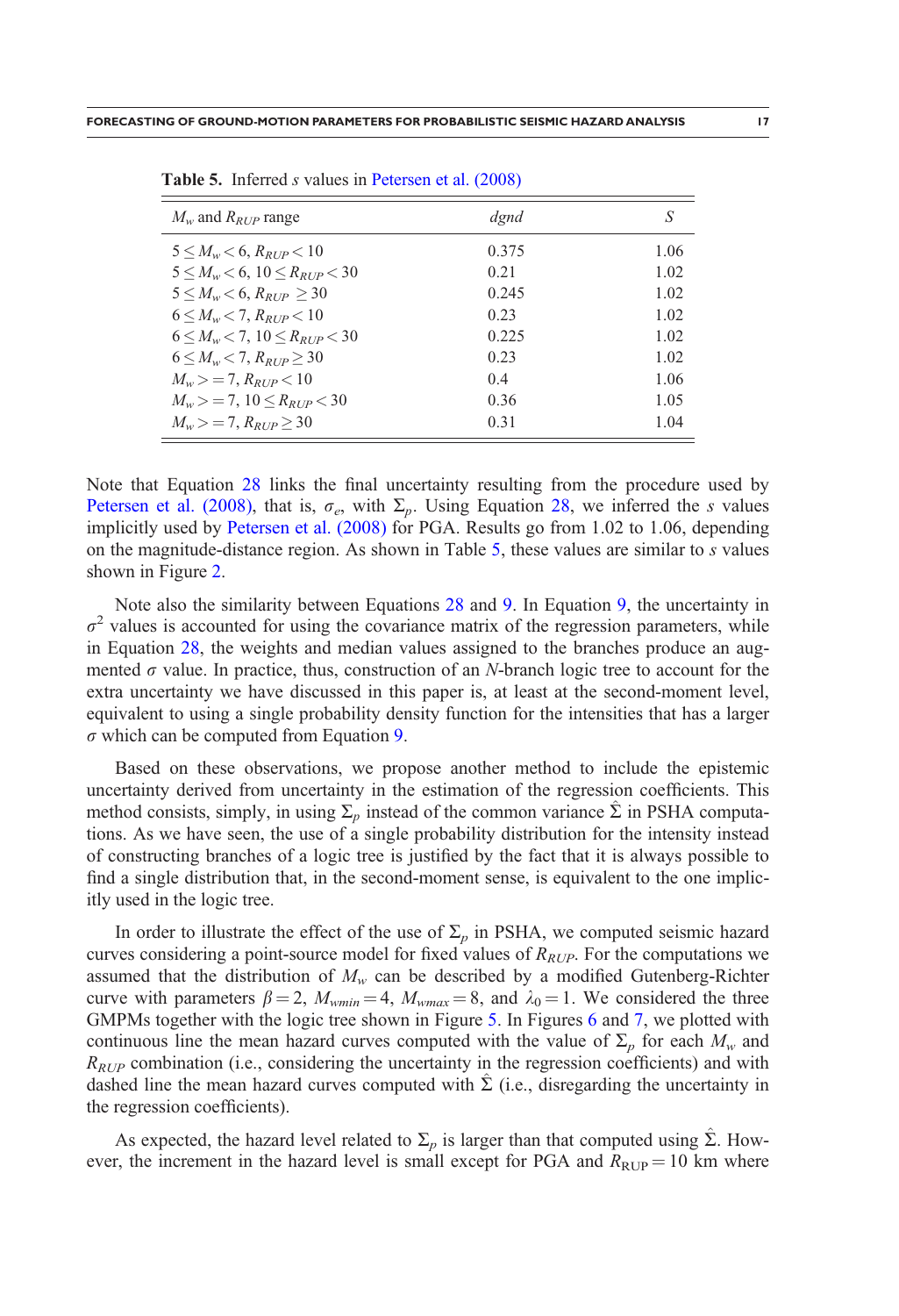<span id="page-17-0"></span>

Figure 5. Logic tree used in the PSHA computations for hazard curves shown in Figures 6 and [7](#page-18-0).

increments of 18%, 21%, 23%, 25%, and 30% in PGA for rates of exceedance of 0.01, 0.005, 0.002, 0.001, and 0.0001, respectively, are observed. The increment in the hazard curve observed in Figure 6a is produced by the additional epistemic uncertainty for small magnitude events at short distances. Conversely, at large distances this increment is not observed since the hazard level is mainly controlled by large events, so the extra uncertainty for small magnitudes has no significant effect in the hazard level. In spite of the fact that larger values of s were observed for  $S_A(T=3)$  than for PGA, the effect of the use of  $\Sigma_P$  is more pronounced in PGA. For a given rate of exceedance, peak increments of roughly 10% were observed in the case of  $S_A(T=3)$  while peak increments of 30% were observed in PGA. The reason of this trend can be explained as follows: large s values for  $S_A(T=3)$ were observed for small magnitude events, which have a relatively small contribution to the hazard level for low frequency oscillators. On the other hand, the small magnitude events contribute more to the hazard level in the high frequency range.

The examples presented show that it is difficult to define *a priori* the effect on the hazard curves of the additional uncertainty we have discussed here. Hence, the trends observed are valid only for these examples. In practice, similar analysis can be performed in order to assess the extra uncertainty related to the estimation of regression coefficients.



Figure 6. Comparison of mean hazard curves for PGA. The continuous line is the mean hazard curve computed considering the uncertainty in the regression coefficients while the dashed line is the mean hazard curve computed disregarding this uncertainty.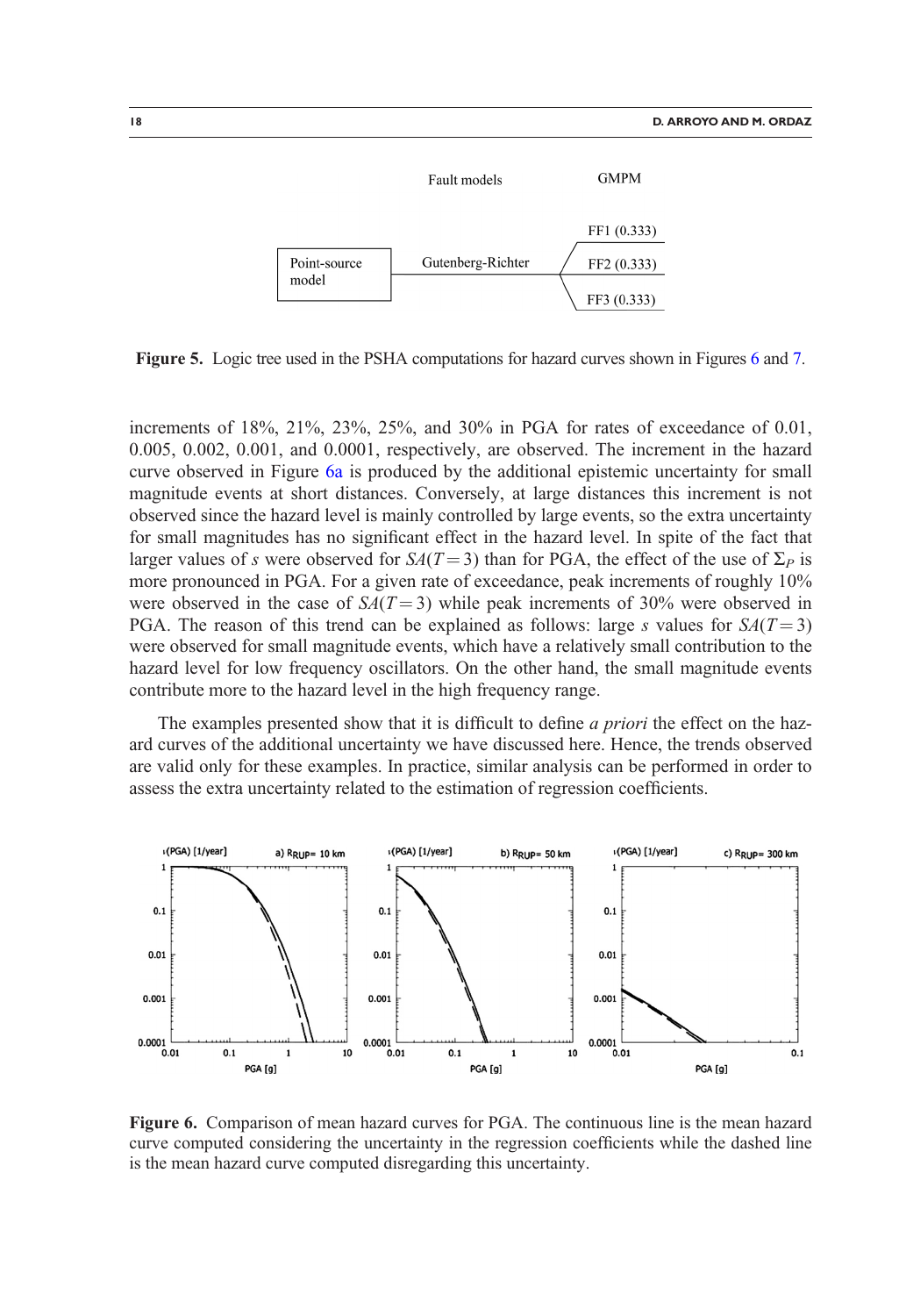<span id="page-18-0"></span>

Figure 7. Comparison of mean hazard curves for  $S_A(T=3)$ . The continuous line is the mean hazard curve computed considering the uncertainty in the regression coefficients while the dashed line is the mean hazard curve computed disregarding this uncertainty.

#### **CONCLUSIONS**

We have shown that the use of the predictive variance associated to a GMPM allows for the quantitative assessment, in the framework of PSHA, of the possible consequences of uncertainties in the estimation of the coefficients that constitute the GMPM.

These consequences are normally more important when extrapolating the GMPM or when using it for magnitude-distance ranges poorly sampled by the databases used to construct the model. In these cases, there is an additional epistemic uncertainty that must be accounted for, and that yields, frequently, to an increment in the hazard level for a given intensity value.

This additional uncertainty can be evaluated using the predictive variance,  $\Sigma_n$  (see Equation [9](#page-3-0)), which depends on the sample, on the regression technique, and on the adopted functional form. In the current practice of PSHA, the second term in Equation [9](#page-3-0) has frequently been ignored because its size is assumed to be small, although it is rarely, if ever, measured. However, in this paper we have presented a real example ([Petersen et al. 2008](#page-20-0)) in which this uncertainty has been accounted for, as well as numerical examples that show the consequences of ignoring it in PSHA.

We have proposed a method to account for the extra epistemic uncertainty derived from poor coefficient estimation. The method consists, simply, in using  $\Sigma_p$  instead of the common variance  $\hat{\Sigma}$  (see Equation [9](#page-3-0)) in PSHA computations. As we have shown, the use of a single probability distribution for the intensity instead of constructing branches of a logic tree is justified by the fact that it is always possible to find a single distribution that, in the second-moment sense, is equivalent to the one implicitly used in the logic tree.

Although the evaluation of current GMPM has been mostly based on the variance of the residuals and on the predicted median values, we believe, based on the results presented, that the evaluation should also take into account the covariance matrix of the regression coefficients. Unfortunately, this information is not available for most existing GMPMs.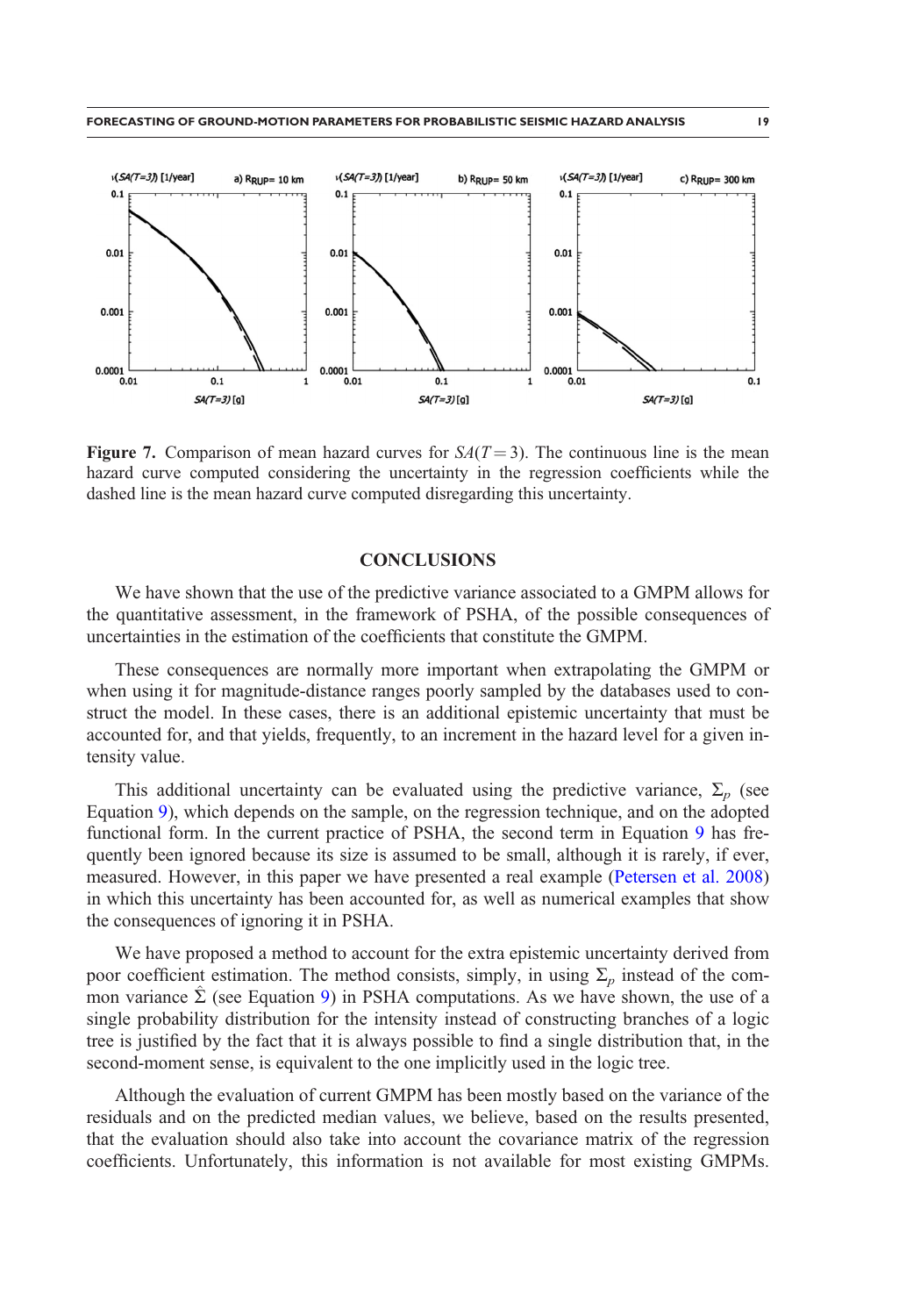<span id="page-19-0"></span>Also, plots of s contours, whose construction presents no particular numerical problems, could become a standard practice when deriving GMPMs, in order to give users quantitative indications as to the range of applicability of the model and the consequences of its extrapolation.

## ACKNOWLEDGMENTS

Thorough and clever reviews by Professor Julian Bommer and two anonymous reviewers were very helpful to greatly improve the original version of this manuscript.

## **REFERENCES**

- Abrahamson, N. A.,Somerville, P. G., and Cornell, A. C., 1991. Uncertainty in numerical strong motion predictions, Proc. of the 4th US National Conference on Earthquake Engineering 1, 407–416.
- Abrahamson, N. A., and Youngs, R. R., 1992. A stable algorithm for regression analysis using the random effects model, Bull. Seism. Soc. Am. 82, 505-510.
- Abrahamson, N. A., and Silva, W., 2008. Summary of the Abrahamson & Silva NGA groundmotion relations, *[Earthquake Spectra](http://dx.doi.org/10.1193/1.2924360)* 24, 67-97.
- Atkinson, G. A., 2006. Single-station sigma, *[Bull. Seism. Soc. Am.](http://dx.doi.org/10.1785/0120050137)* 96, 446–455.
- Arroyo, D., Ordaz, M., García, D., Mora, M., and Singh, S. K., 2010. Strong ground-motion relations for Mexican interplate earthquakes, *[J. Seismol](http://dx.doi.org/10.1007/s10950-010-9200-0)*. **14**, 769–785.
- Bommer, J., and Abrahamson, N. A., 2006. Why do modern probabilistic seismic-hazard analy-ses often lead to increased hazard estimates? [Bull. Seism. Soc. Am.](http://dx.doi.org/10.1785/0120060043) 96, 1967-1977.
- Bommer, J., Stafford, P. J., Alarcón J. E., and Akkar, S., 2007. The influence of magnitude range on empirical ground-motion prediction, *[Bull. Seism. Soc. Am.](http://dx.doi.org/10.1785/0120070081)* 97, 2152–2170.
- Boore, D. M., and Atkinson, G. M., 2008. Ground-motion prediction equations for the average horizontal component of PGA, PGV, and 5%-damped PSA at spectral periods between 0.01 s and 10 s, *[Earthquake Spectra](http://dx.doi.org/10.1193/1.2830434)* 24, 99–138.
- Boore, D. M., Watson-Lamprey, J., and Abrahamson, N. A., 2006. Orientation-independent measures of ground motion, *[Bull. Seism. Soc. Am.](http://dx.doi.org/10.1785/0120050209)* 96, 1502-1511.
- Brillinger, D. R., and Preisler, H. K., 1984. An exploratory analysis of the Joyner-Boore attenuation data, Bull. Seism. Soc. Am. 74, 1441–1450.
- Broemeling, L. D., 1984. Bayesian Analysis of Linear Models, Marcel Dekker, Inc., New York, 454 pp.
- Campbell, K. W., and Bozorgnia, Y., 2008. NGA ground-motion model for the geometric mean horizontal component of PGA, PGV, PGD, and 5% damped linear elastic response spectra for periods ranging from 0.01 s and 10 s, *[Earthquake Spectra](http://dx.doi.org/10.1193/1.2857546)* 24, 139–171.
- Chiou, B., Darragh, R., Gregor, N., and Silva, W., 2008. NGA Project strong-motion database, [Earthquake Spectra](http://dx.doi.org/10.1193/1.2894831) 24, 23–44.
- Drapper, N.R., and Smith, H., 1981. Applied Regression Analysis, 2nd Edition, Wiley, New York, 709 pp.
- Idriss, I. M., 2008. An NGA empirical model for estimating the horizontal spectral values generated by shallow crustal earthquakes, *[Earthquake Spectra](http://dx.doi.org/10.1193/1.2924362)* 24, 217–242.
- Joyner, W. B., and Boore, D. M., 1993. Methods for regression analysis of strong-motion data, Bull. Seism. Soc. Am. 83, 469–487.